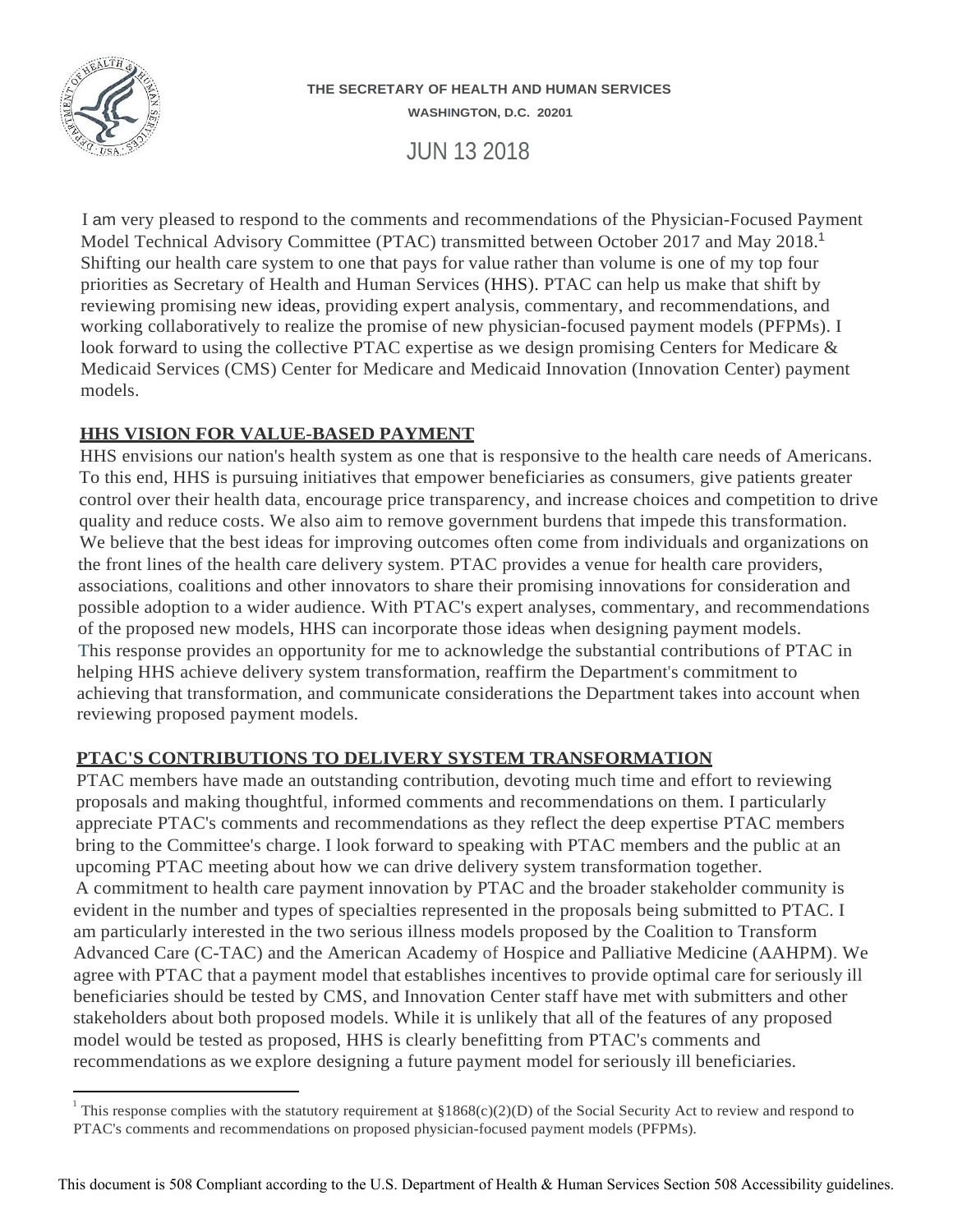# **CONSIDERATIONS FOR PROPOSED MODEL SUBMISSIONS**

Prior to PTAC beginning its work, HHS and CMS set forth 10 criteria for PTAC to use in evaluating proposed PFPMs (as required by the Medicare Access and CHIP Reauthorization Act of 2015 (MACRA)). See 42 C.F.R. § 414.1465. These criteria were derived from the factors that CMS uses in selecting models for testing (found in CMS' Alternative Payment Model Design Toolkit, which can be found at *[https:/lwww.cms.gov/Medicare/Quality-Payment-Program/Resource-Library/Alternative-](http://www.cms.gov/Medicare/Quality-Payment-Program/Resource-Library/Alternative)Payment-Model-APM-Design-Toolkit.pdf).*

Consistent with these criteria and factors, I also ask that stakeholders take into account the following considerations as they develop new proposed payment models. This information, as well as the 10 established criteria for PFPMs and CMS' model selection factors, have informed my review of and responses to the comments and recommendations transmitted by PTAC on 12 proposed PFPMs.

- **1. HHS seeks models that demonstrate potential for significant impact on the Medicare population in ways where we can conduct a robust evaluation.** PTAC has recommended several proposed models for limited-scale testing. In its *Proposal Submission Instructions,* PTAC indicates that the limited-scale testing *"category may be used when the PTAC determines a proposal meets all or most of the Secretary's criteria but lacks sufficient data to (1) estimate potential costs, savings, or other impacts of the payment model and/or (2) specify key parameters in the payment model (such as risk adjustment or stratification), and the PTAC believes the only effective way to obtain those data would be through implementation of the payment model in a limited number of settings.* "To the extent the limited-scale recommendation for a proposed model test precludes robust evaluation, we would be unlikely to implement such a recommendation.
- **2. Use of proprietary tools or tools that are not already developed** in **a proposed APM is an obstacle to HHS' testing of the model.** In prior Secretarial responses, HHS has communicated concerns about proposed models that require the use of specific proprietary products. HHS cannot endorse, promote or rely on a uniqueproduct.
- **3. Providing care in accord with current standards of practice or accelerating adoption of emerging standards of care do not require an APM.** Although APMs often reward the provision of higher quality care, care that is provided should always meet current standards of care, regardless of the way in which a practitioner is paid. CMS would not implement a model that pays physicians solely for implementing standard practice and following established guidelines for care.

In summary, I look forward to reviewing proposals that present ideas that go beyond the scope of our current model portfolio, bringing in fresh and bold ideas for PFPMs from the field. I hope that this information, as well as my responses to all of the pending PTAC comments and recommendations (see Appendix) assist current and future PFPM submitters as they help drive transformative innovation in American health care.

I look forward to a continued partnership with PTAC and proposed PFPM submitters as we move toward a value-driven delivery system.

Sincerely,

| /Alex M. Azar II/ |  |
|-------------------|--|
|                   |  |

Alex M. Azar II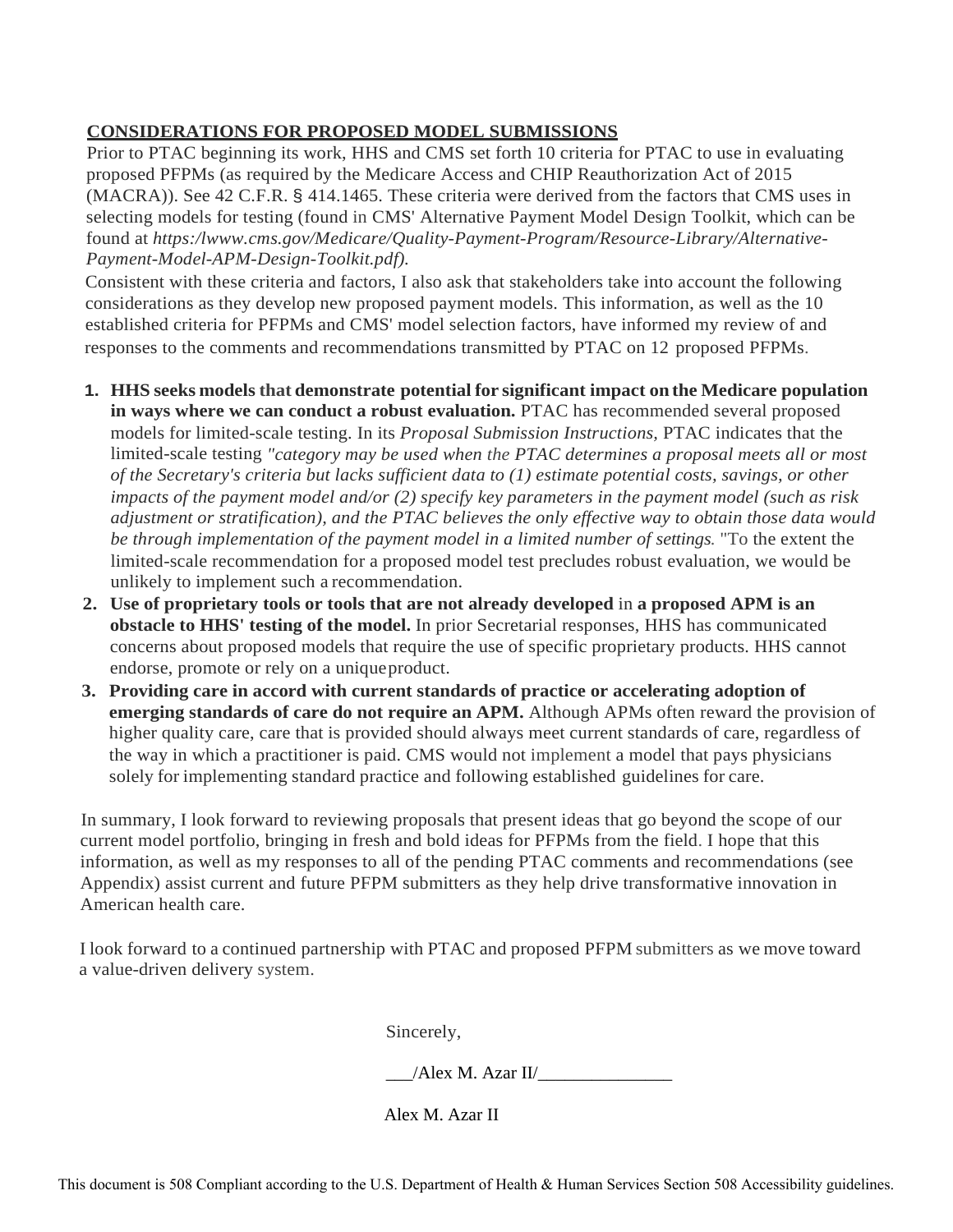# **Appendix**

This appendix contains responses from the Secretary of HHS to 11 sets of PTAC comments and recommendations on 12 PFPM proposals from the following submitters:

- **Coalition to Transform Advanced Care (C-TAC)**
	- o *Advanced Care Model (ACM)*
- **American Association of Hospice and Palliative Medicine (AAHPM)**
	- o *Patient and Caregiver Support for Serious Illness(PACSSI)*
- **Icahn School of Medicine at Mount Sinai**
	- o *"HaH-Plus" (Hospital at Home-Plus) Provider-Focused Payment Model*
- **Personalized Recovery Care, LLC**
	- o *Home Hospitalization: An Alternative Payment Model for Delivering Acute Care in the Home*
- **American Academy of Family Physicians (AAFP)**
	- o *Advanced Primary Care: A Foundational Alternative Payment Model (APCAPM) for Delivering Patient-Centered, Longitudinal, and Coordinated Care*
- **Hackensack Meridian Health and Cota Inc.**
	- o *Oncology Bundled Payment Program Using CNA-Guided Care*
- **Avera Health**
	- o *Intensive Care Management in Skilled Nursing Facility Alternative Payment Model*
- **New York City Department of Health and Mental Hygiene (NYC DOHMH)**
	- o *Multi-provider, bundled episode-of-care payment model for treatment of chronic hepatitis C virus (HCV) using care coordination by employed physicians in hospital outpatient clinics*
- **Large Urology Group Practice Association (LUGPA)**
	- o *Advanced Payment Model for Initial Therapy of Newly Diagnosed Patients with Organ-Confined Prostate Cancer*
- **Renal Physicians Association (RPA)**
	- o *Incident ESRD Clinical Episode Payment Model*
- **Mercy Accountable Care Organization (Mercy ACO)**
	- o *Annual Wellness Visit at Rural Health Clinics*
- **Zhou Yang, PhD, MPH**
	- o *Medicare 3 Year Value Payment Demonstration*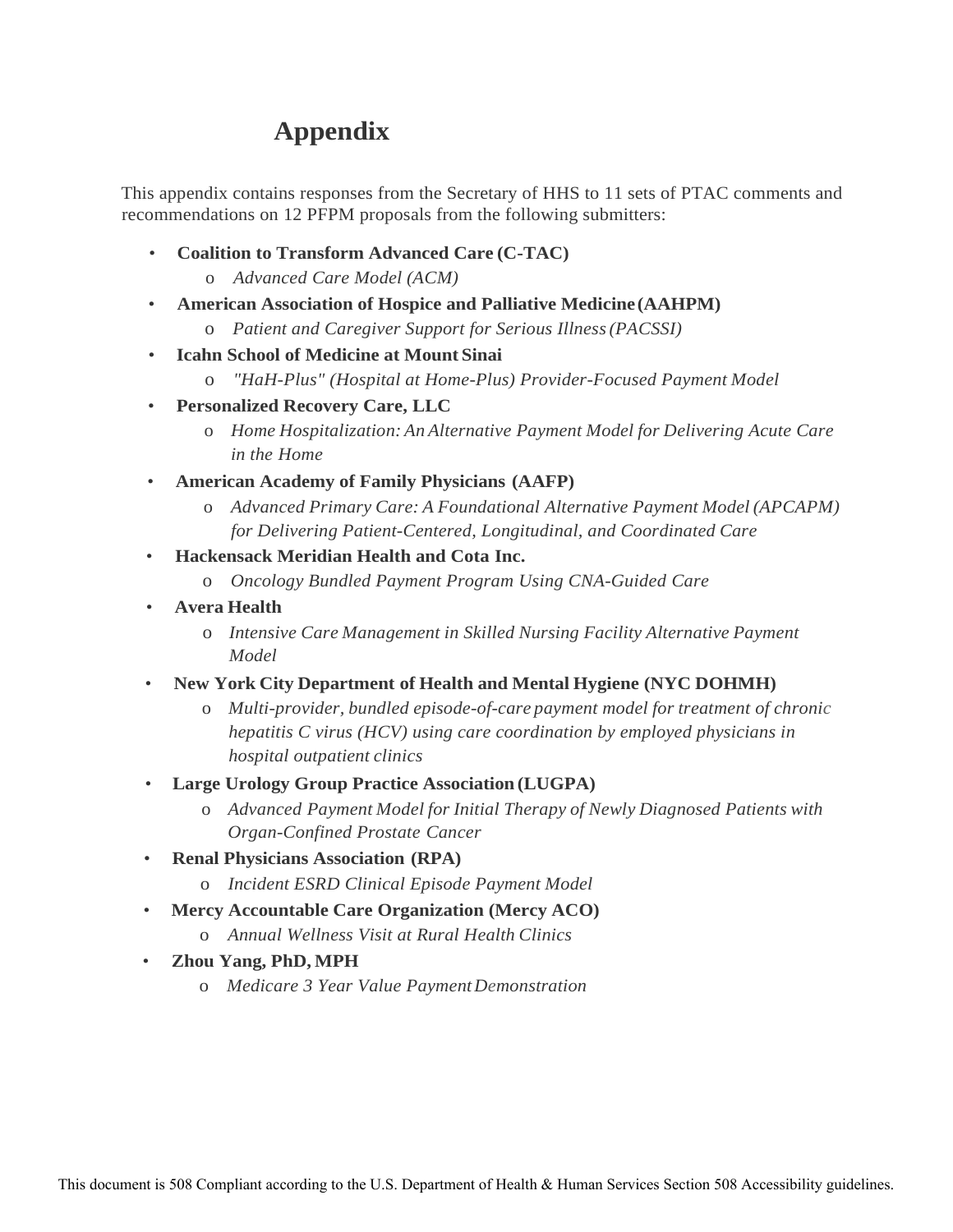# **Coalition to Transform Advanced Care (C-TAC)**

I express my gratitude to the Coalition to Transform Advanced Care (C-TAC) for its submission of the *Advanced Care Model (ACM)* proposal to the Physician-Focused Payment Model Technical Advisory Committee (PTAC). Together with PTAC's detailed and rigorous review, it has added much to the Department of Health and Human Services' (HHS) thinking about serious illness models and about alternative payment care models in general.

We agree with PTAC that a payment model addressing the unique needs of seriously ill beneficiaries should be tested by the Centers for Medicare & Medicaid Services (CMS). Improving care for this high need population is an important part of HHS' goal for delivery system reform and other key CMS objectives. However, we also share PTAC's concern about the proposed model's eligibility criteria, measures of quality and cost, payment methodology, and care coordination. Additional details regarding these considerations are identified below.

# Eligibility Criteria

The proposed beneficiary eligibility criteria depend on a clinician's assessment of functional and nutritional status, performance scales, and life expectancy. It would be beneficial if eligibility requirements were aligned with Medicare administrative data, as clinician assessment-based criteria would be difficult for CMS to verify. This eligibility design may also enable participants in the model to selectively choose beneficiaries that are financially beneficial, leading to undesirable variability in patient characteristics. We also share PTAC' s concerns about the use of prognosis as an eligibility criterion for serious illness care.

## Quality Measures

Informed patient preferences can be difficult to measure and verify, especially regarding endof-life care. Even though the ACM offers safeguards to ensure beneficiaries have a voice in their care, it is unclear whether the proposed model ensures beneficiaries and caregivers are consistently provided with the necessary information to make well-informed decisions.

In general, this proposal would benefit from further consideration and development of methods to assess quality performance. Specifically, the frequency and timing that quality measures would be collected for each beneficiary appear to vary, which could create challenges for both data collection and quality measurement.

## Payment Methodology

Calculating the ACM participant's spending target for savings determinations would be challenging, as has been found in other CMS initiatives with similar enrollment criteria. It is unclear if the population proposed for calculating episode spending targets would sufficiently match the population actually included in the proposed model to calculate an accurate spending target. In addition, the lack of risk adjustment for the care management fee for . patient acuity may create incentives for model participants to treat less severely-ill beneficiaries.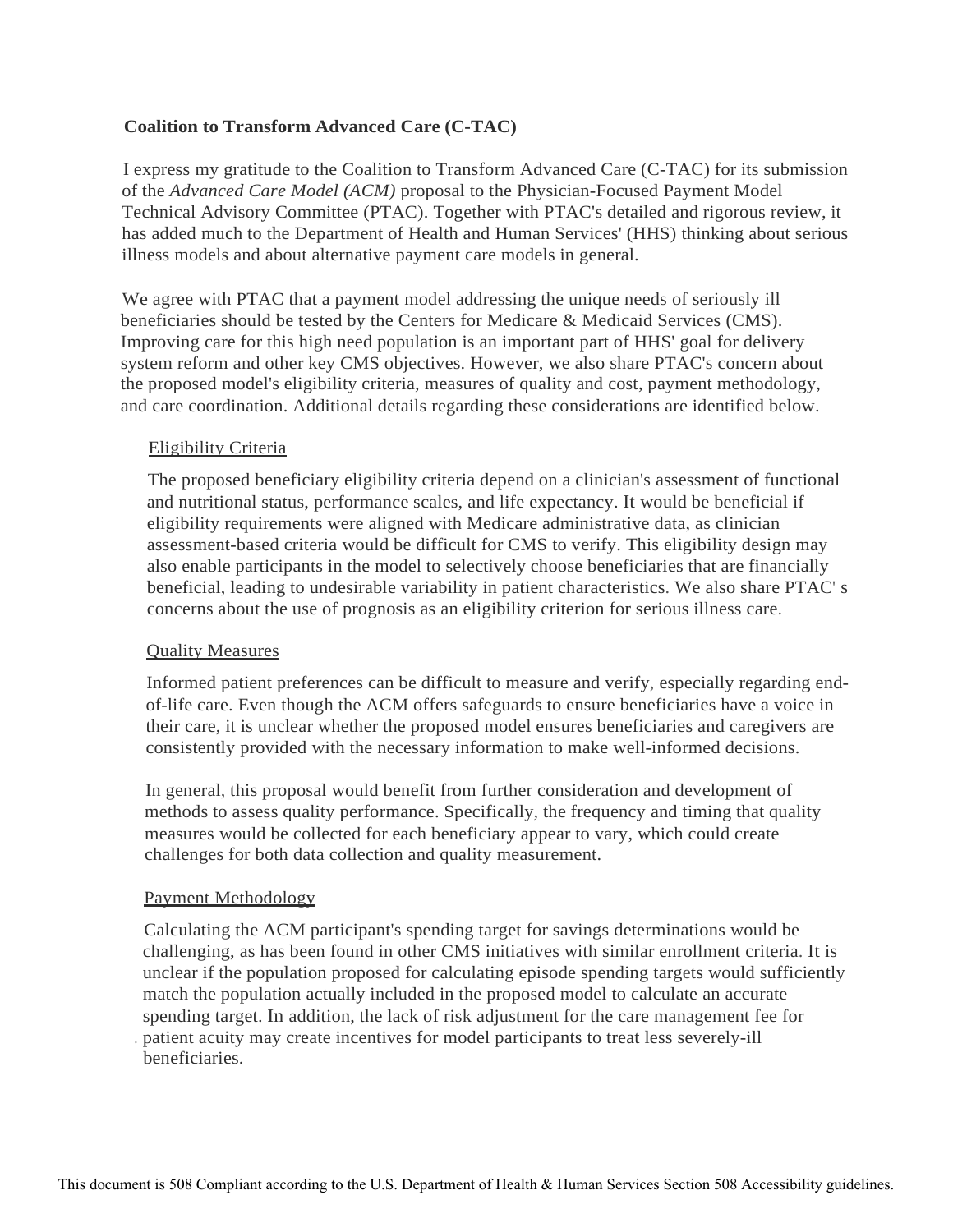## Care Coordination

The proposal does not address how members of care teams directly connected with the APM Entity would engage in collaboration with the beneficiary's other health care providers who are not formally affiliated with that APM Entity.

These concerns notwithstanding, we also agree with PTAC that a payment model could incorporate many positive aspects of the proposal submitted by C-TAC, in addition to aspects of the proposal submitted to PTAC by the American Association of Hospice and Palliative Medicine (AAHPM), *Patient and Caregiver Support for Serious Illness (PACSSI).* For example, meaningful quality measures tied to payment, enhanced services for patients, and patientcentered care employed in the proposed models could be included in a CMS model test.

As HHS contemplates further model design in this area, we are considering the input and insights from PTAC's review of both the C-TAC and AAHPM proposals, as well as from other individuals and stakeholder entities. We sincerely appreciate the expertise and passion that C-TAC offers and acknowledge the dedication to this patient population and addressing their health care needs.

We all share a common goal of improving health care for all Americans. To do this, we must think creatively and leverage experience from across the nation, including from health care providers on the front lines who are changing care delivery to encourage better outcomes and patient experience of care. We recognize and value the contributions of practicing physicians in driving this transformation.

We look forward to the continued engagement of all stakeholders in developing payment models and to future recommendations of PTAC regarding PFPMs that would reduce expenditures while preserving or enhancing the quality of care.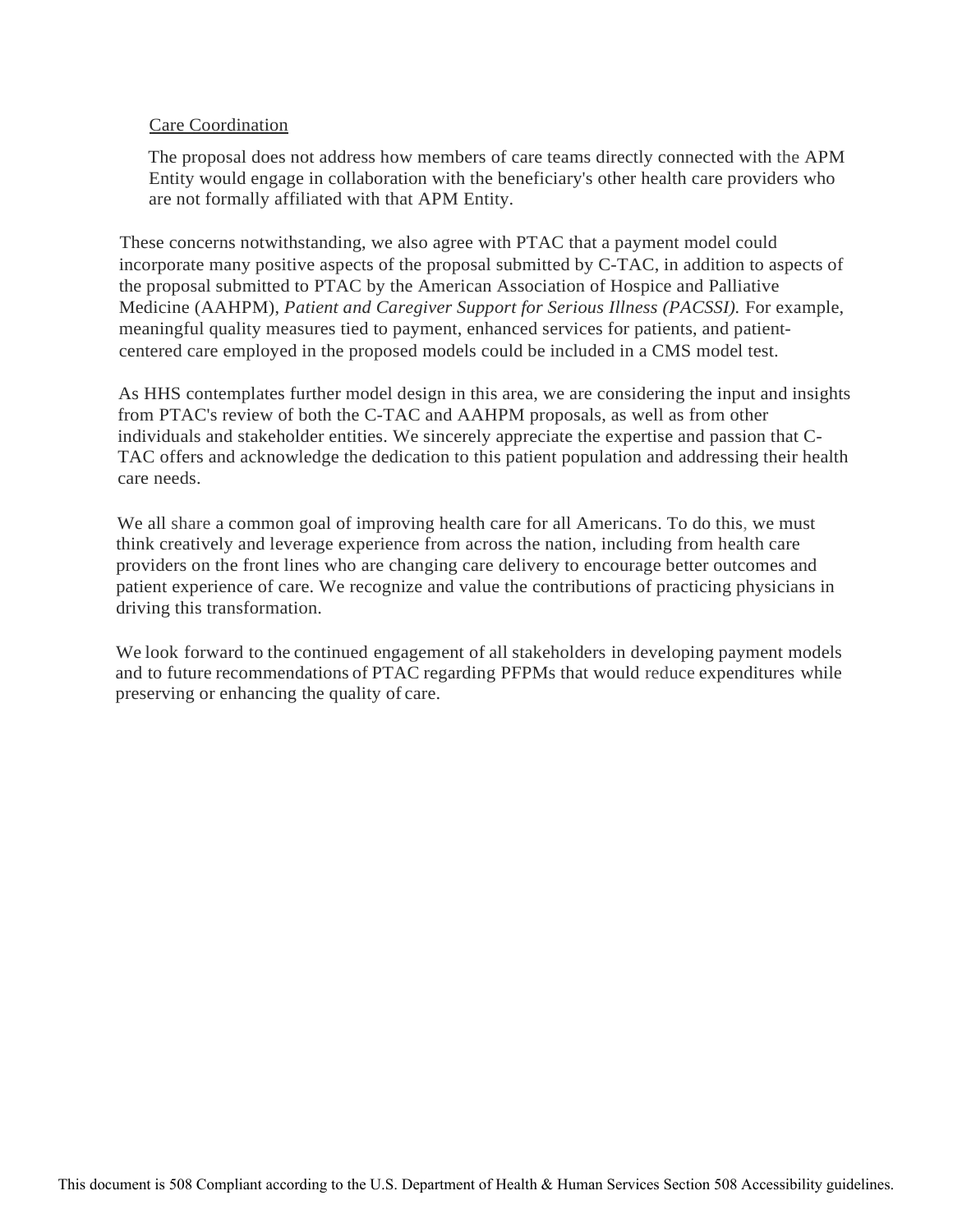# **American Association of Hospice and Palliative Medicine (AAHPM)**

I express my gratitude to the American Association of Hospice and Palliative Medicine (AAHPM)foritssubmissionofthe*Patient andCaregiver Support for SeriousIllness(PACSSJ)*  proposal to the Physician-Focused Payment Model Technical Advisory Committee (PTAC). Together with PTAC's detailed and rigorous review, it has added much to the Department of Health and Human Services' (HHS) thinking about serious illness models and about alternative payment care models in general.

We agree with PTAC that a payment model addressing the unique needs of seriously ill beneficiaries should be tested by the Centers for Medicare & Medicaid Services (CMS). Improving care for this high-need population is an important part of HHS' goal for delivery system reform and other key CMS objectives. We do, however, share PTAC's concerns about the proposed model's measures of quality and cost and about the payment methodology. Additional details regarding HHS' comments are identified below.

## Eligibility Criteria

The proposed beneficiary eligibility and assignment criteria are complex, and some involve Palliative Care Team (PCT) assessments of beneficiaries that are not easily verified through Medicare administrative data. Assessing beneficiary eligibility would likely be an administrative burden for PCTs, and it may be difficult to determine each beneficiary's functional status, which could affect the selection or reclassification of beneficiaries into higher paying tiers for financial gain. It would be beneficial if eligibility requirements were aligned with Medicare administrative data.

## Quality Measures

The model proposes to measure certain patient-reported outcomes, such as the adequacy of treatment for pain and symptoms. However, it would be beneficial to assess patient-oriented outcomes that address the various and diverse aspects of pain and suffering that accompany patients in this population.

## Payment Methodology

Since the proposed care management fees are generous, each participant' s care coordination and palliative care interventions would need to generate substantial savings to the Medicare program for the model to break even on the total cost of care, including those fees. As noted above, the eligibility criteria would need to be carefully constructed to ensure that care management fee amounts are appropriate for the population.

These concerns notwithstanding, we agree with PTAC that a payment model could incorporate many positive aspects of the proposal submitted by AAHPM, in addition to aspects of the proposal submitted to PTAC by the Coalition to Transform Advanced Care (C-TAC), the *Advanced Care Model (ACM).* For example, meaningful quality measures tied to payment, enhanced services for patients, and patient-centered care employed in the proposed models could be included in a CMS model test.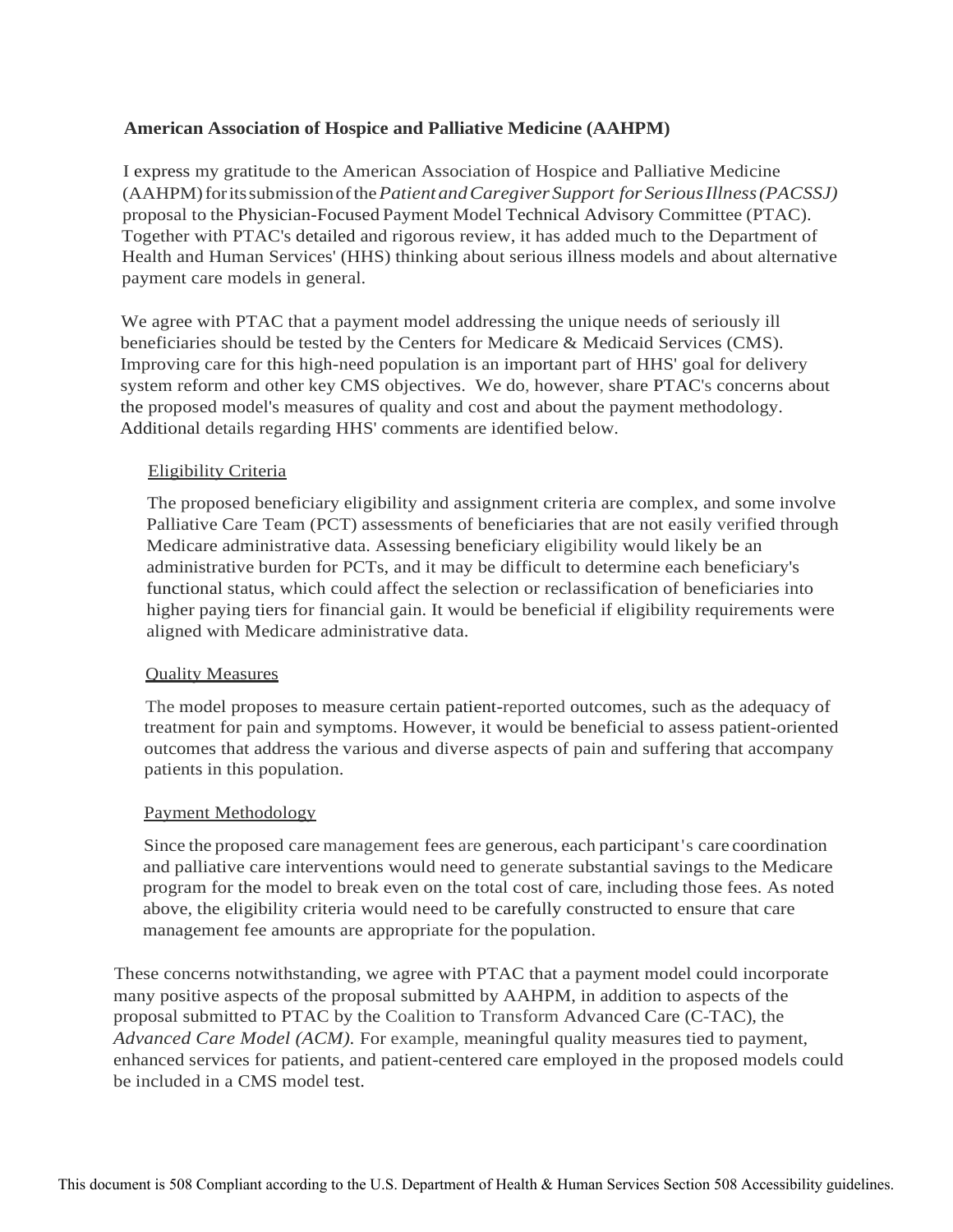As HHS contemplates further model design in this area, we are considering the input and insights from PTAC's review of both AAHPM and C-TAC proposals, as well as from other individuals and stakeholder entities. We sincerely appreciate the expertise and passion that AAHPM offers and acknowledge the dedication to this patient population and addressing their health care needs.

We all share a common goal of improving health care for all Americans. To do this, we must think creatively and leverage experience from across the nation, including from health care providers on the front lines who are changing care delivery to encourage better outcomes and · patient experience of care. We recognize and value the contributions of practicing physicians in driving this transformation.

We look forward to the continued engagement of all stakeholders in developing payment models and to future recommendations of PTAC regarding PFPMs that would reduce expenditures while preserving or enhancing the quality of care.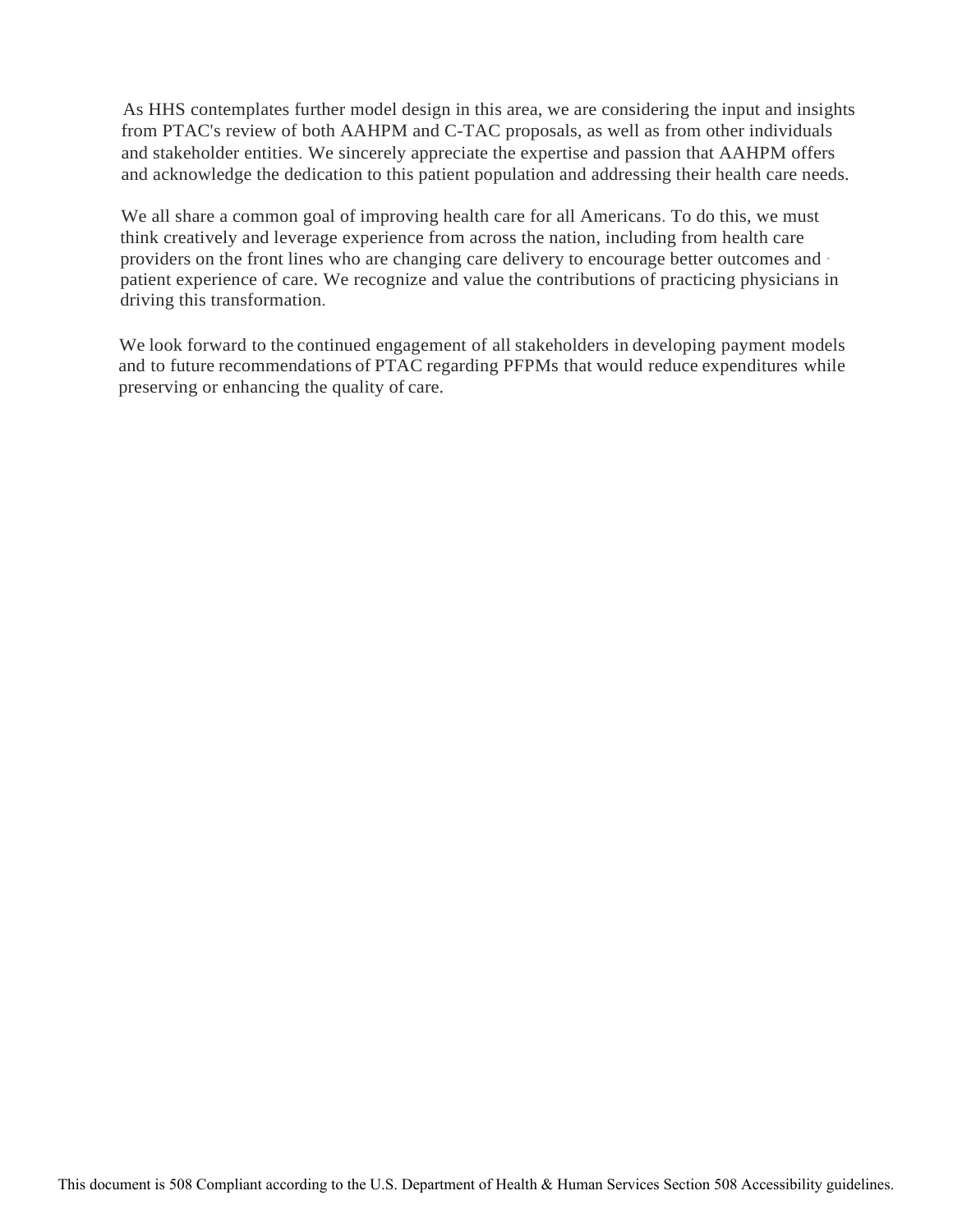## **Icahn School of Medicine at Mount Sinai**

I express my gratitude to the Icahn School of Medicine at Mount Sinai for submitting the HaH-Plus" (Hospital at Home-Plus) Provider-Focused Payment Model proposal to the Physician- Focused Payment Model Technical Advisory Committee (PTAC) for review and consideration as a physician-focused payment model (PFPM). The Icahn School of Medicine at Mount Sinai's commitment to innovation and improving health care is evident in the proposed model which would enable patients with certain acute illnesses or exacerbated chronic diseases to receive hospital-level services in the home. I also thank the members of PTAC for the time and effort they invested in the rigorous review of this proposal and for providing their detailed comments and recommendations to me.

The Department of Health and Human Services (HHS) is keenly interested in ideas for homebased, hospital-level care, and agrees with PTAC that this proposal holds promise for testing. Promoting patient choice to receive care in the most optimal setting is a goal HHS shares with the Icahn School of Medicine at MountSinai.

As HHS evaluates results from similar existing models, we also want to reflect on the input and insights from PTAC, the Icahn School of Medicine at Mount Sinai, and other stakeholders to address the challenges of providing home-based care. We are particularly interested in establishing accountability for adverse events, ensuring proper clinical safeguards so only appropriate patients would be eligible, and understanding the financial implications stemming from the fact that qualifying *Hall-Plus* beneficiaries would generally be lower cost than beneficiaries with the same conditions who are hospitalized. Additional detail regarding HHS' consideration of this proposal include:

# Payment Methodology

One concern regarding the proposed payment methodology is the potential misalignment of incentives. Specifically, participants in the proposed model furnishing in-home hospital care would not be at risk for certain costs, such as hospitalizing patients before it is necessary or during the 30 days after an acute episode, nor would they be responsible for readmissions, skilled nursing facility services, emergency department services, or outpatient services. It is difficult to see how exempting participants completely from risk for these expenditure categories would not create incentives for participants to keep their episode costs down by shifting services toward these categories as there would be no financial risk to consider. Additionally, the proposal does not sufficiently address the financial implications stemming from the fact that qualifying *Hall-Plus* beneficiaries would likely be lower cost than beneficiaries who would be admitted to the hospital for the same conditions.

# Patient Safety

HHS agrees with PTAC that additional beneficiary safeguards beyond those described in the proposal are needed. HHS finds that the proposed model provides no formal monitoring to ensure hospitalizations or readmissions occur as appropriate, or that health care providers are making scheduled visits during the acute phase. While the submitter asserts that beneficiaries would be carefully screened, there is uncertainty regarding an objective and safe strategy for beneficiary selection. The proposed model also lacks sufficient monitoring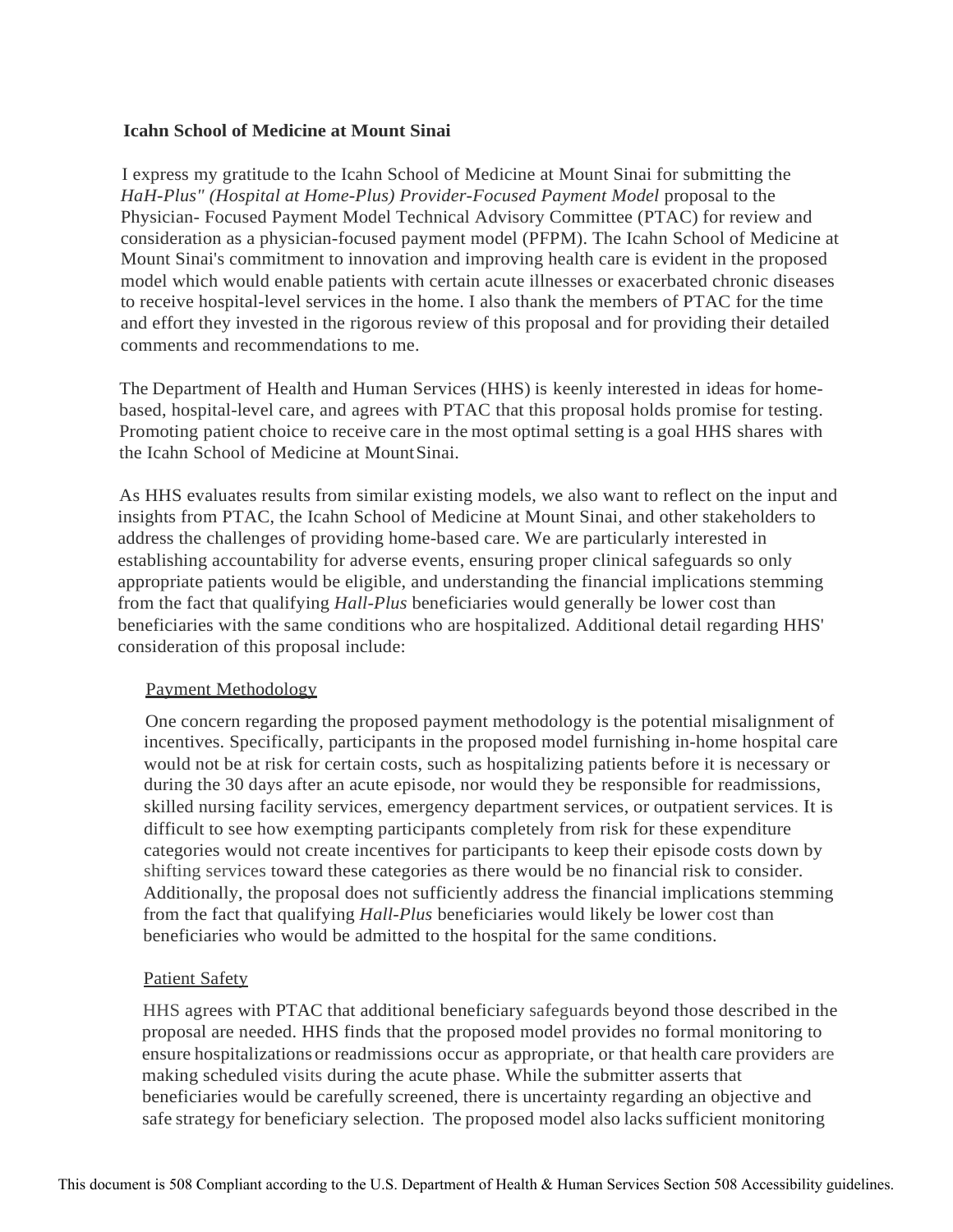of adverse events and a standardized plan for review. While HHS does find that stronger safeguards for beneficiary safety and incentives for quality are needed, it believes these shortcomings could be addressed with modifications to the proposed model design.

## Patient Enrollment

The proposed model relies on financial incentives that may lead to inappropriate selection of patients for treatment under *HaH-Plus.* Patients who receive in-home hospital-level care under *HaH-Plus* are likely to differ systematically from patients with the same diagnoses who are hospitalized. This raises questions about target pricing for *HaH-Plus* episodes, incentives to selectively treat lower-acuity patients, and effective evaluation of the proposed model.

While we will not implement this model as proposed, we are exploring a model that allows beneficiaries with certain acute illnesses or exacerbated chronic diseases to receive hospital-level services in their homes. Therefore, I have requested that Centers for Medicare & Medicaid Services (CMS) staff leverage the valuable experiences the Icahn School of Medicine at Mount Sinai has had in this space and to contact them with any questions about components of their proposal that would inform future model development. I have also requested CMS staff to include the Icahn School of Medicine at Mount Sinai in outreach to stakeholders to engage them in development of PFPMs that address the challenges of providing hospital-level care in a patient's home.

We share a common goal of improving health care for all Americans. To do this, we must think creatively and leverage experience from across the nation. We must learn from health care providers in the field who have changed care delivery to encourage better outcomes and patient experience of care. We recognize the valuable contributions of PTAC and practicing physicians in driving this transformation.

We look forward to the continued engagement of all stakeholders in developing payment models and to future recommendations from PTAC regarding PFPMs that would reduce expenditures while preserving or enhancing the quality of care.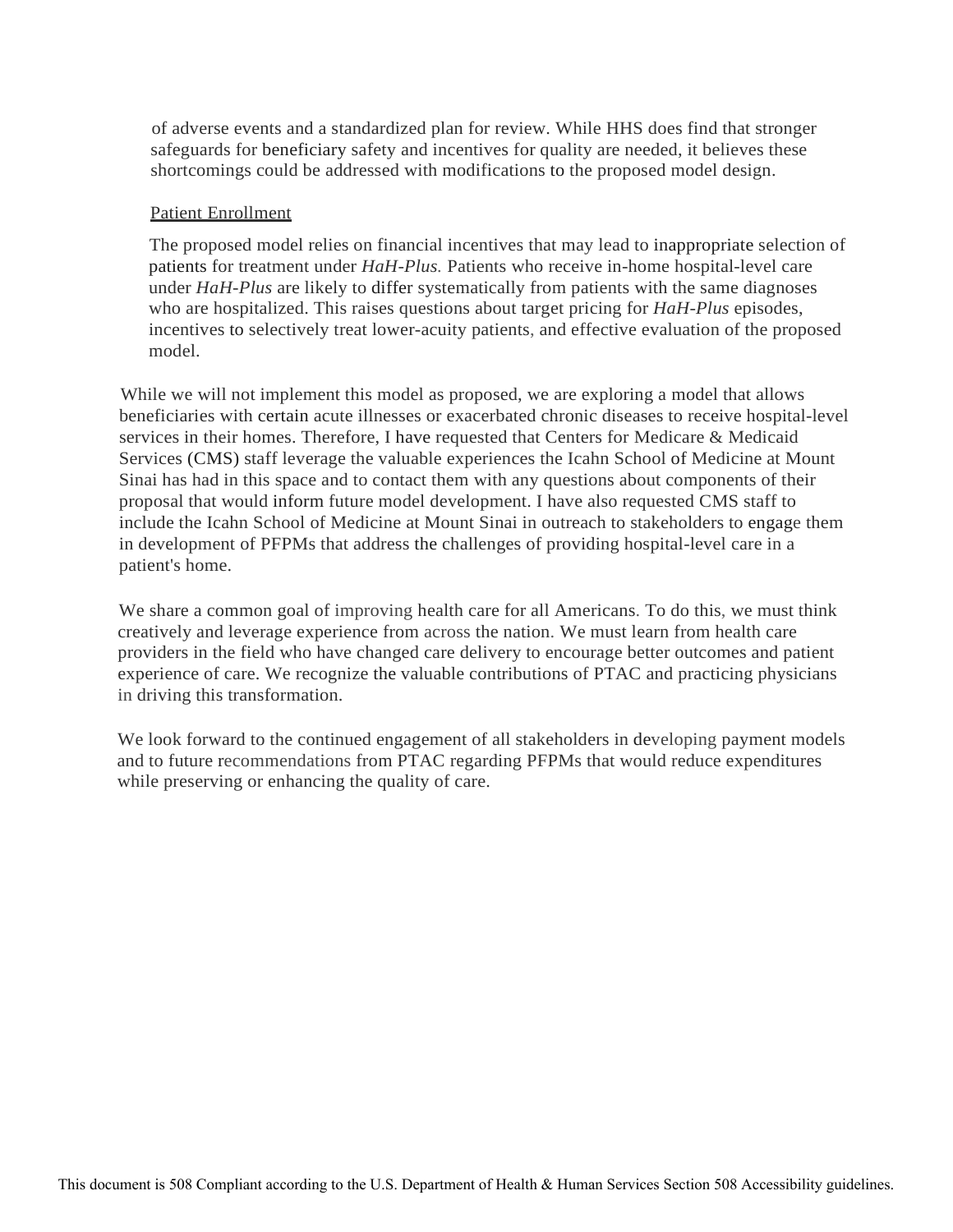# **Personalized Recovery Care, LLC**

I express my gratitude to Personalized Recovery Care, LLC (PRC), a joint venture between the Marshfield Clinic and Contessa Health, for its submission to the Physician-Focused Payment Model Technical Advisory Committee (PTAC) of a proposal for a new physician-focused payment model (PFPM) to cover the provision of acute hospital-level services to Medicare patients in their homes. The proposal, *Home Hospitalization: An Alternative Payment Model for Delivering Acute Care in the Home,* would allow beneficiaries with certain medical conditions that normally require admission to an inpatient hospital to instead be treated in the patient's home or a skilled nursing facility using physician services furnished via telehealth and focused, high-touch care coordination. PRC's work on this proposed model, together with the PTAC's detailed and rigorous review of it, has added much to the Department of Health and Human Services' (HHS) general thinking around models designed to improve care and lower cost by furnishing care in a patient's home.

HHS agrees with the findings of PTAC that this model offers promise for improving care and lowering cost. While we do have concerns with specific design aspects of the proposed model, we recognize that variations of this proposed model could be tested as a means to improve quality, lower costs, and reduce complications associated with hospitalization for a substantial number of patients that would otherwise be hospitalized. The generalizability of this type of model does pose a challenge, however, in terms of where it could be safely conducted and whether it would satisfy the criteria for expansion, should it prove effective.

While we acknowledge the advantages and feasibility of the model design within a large health care system or integrated network such as the Marshfield Clinic, the availability of local ancillary services such as home health providers, infusion providers, durable medical equipment vendors, patient transportation and others, when needed, is a concern, especially in rural areas. It may be difficult for health care providers in certain areas of the country to hire or easily contract with all the health care provider and vendor types, with the requisite levels of training and skill, needed to make participation in this model successful. Additional detail regarding these and other evaluation areas are provided below.

# Scope of Proposal

The proposed model's success relies heavily on the availability of local ancillary service providers such as home health providers, durable medical equipment vendors, patient transport, and infusion service providers. Not every geographic area is likely to have all of these providers in place, willing and able to participate in the proposed model. To the extent the participating Alternative Payment Model (APM) Entity does not have such staff or contracts in place, this may limit how many participants are able to provide necessary services.

# Quality and Cost

In the proposed model, quality measures affect payments in a binary way; once a target is met, there is no financial incentive for further improvement. Also, participants that are far below a quality target may have little incentive for improvement. Discretion in the patient screening process could put financial goals in conflict with patient safety. In addition, given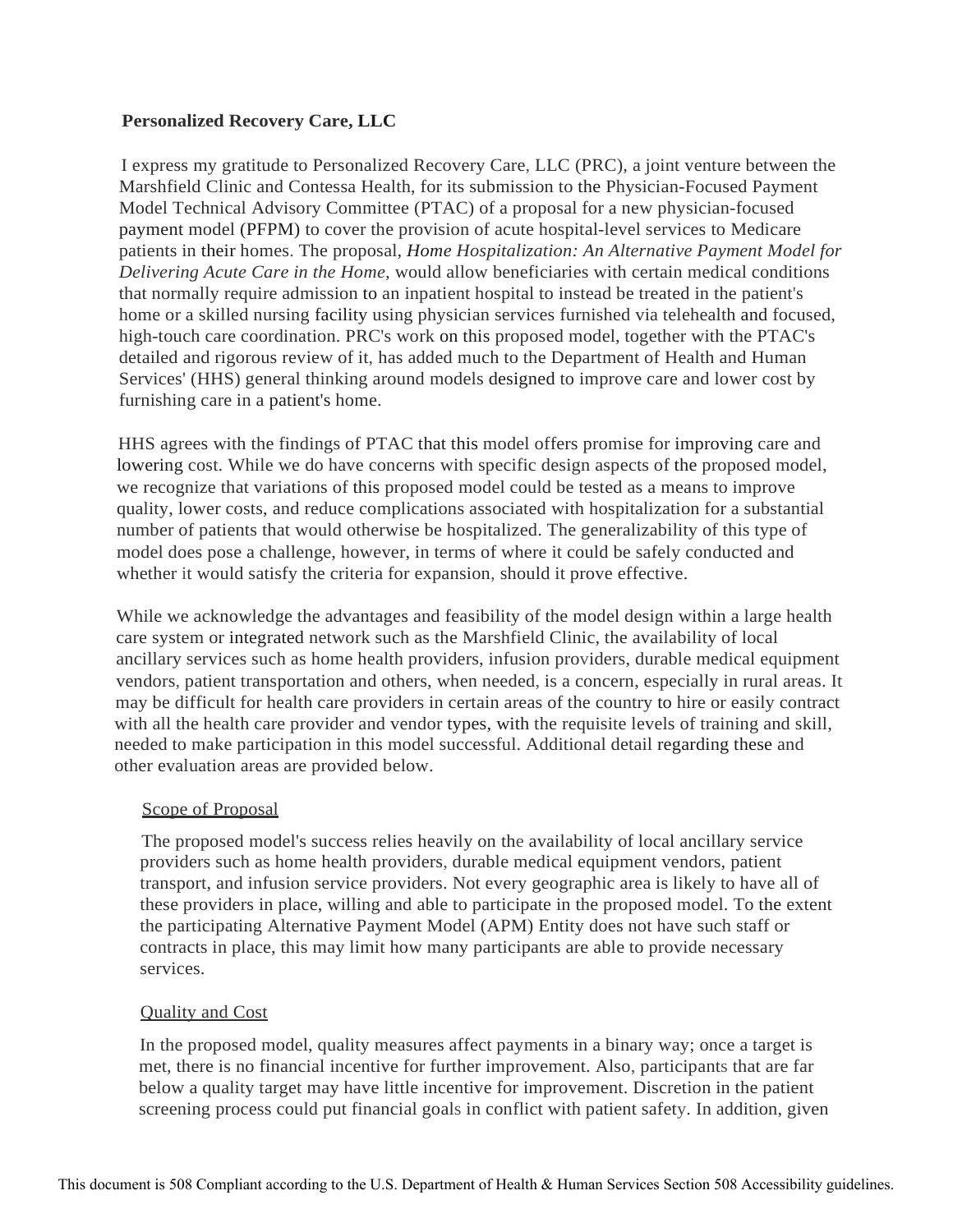the fact that the proposed Clinical Quality Council does not appear to be independent of the APM Entity in the model proposal, the Clinical Quality Council's objective oversight could be brought into question. Related to these concerns, patient safety was a main topic of discussion during the PTAC meeting. While the discussions with PTAC alleviated some safety concerns, and PRC was open to including a wider range of quality measures and various improvements and safety checks, patient safety remains a concern until the specifics of these improvements are further developed.

In considering the design of a model where care is furnished in a patient's home, the specifics of additional quality measures, patient safety checks, and measures of adverse event reports are vital.

#### Payment Methodology

The proposal does not justify the episode payment amount being set at 70% of the associated diagnosis-related group (DRG) payment. This amount may overcompensate participants for the level of care expected for a patient who can be treated at home. In addition, the method for calculating benchmark episode costs is not clear. If benchmarks (and thus targets) are based on historical health care provider-specific costs, then historically inefficient providers could have higher target costs and greater opportunities for shared savings compared to historically more efficient providers. Although a participant would be at financial risk for readmissions and other adverse events, the 10 percent cap on liability relative to target costs significantly limits downside risk, weakening incentives to be efficient and avoid those adverse events.

Additionally, we note that as presented, the proposal does not clearly explain the methodology for calculating benchmark episode costs or empirically support the suggested payment level, and we believe further analysis around the appropriate payment targets, rates, included services, and episode lengths would be needed before a model could be tested. Although the proposal states that the APM Entity would be at some financial risk, we note that the downside risk is limited, thereby reducing incentives to be efficient and minimize· adverse events. The risk design portion of the proposal would also likely need to be modified based on further study so that the model incentives would be better aligned to encourage efficiency and quality.

In light of these considerations, we hope PRC and other individuals and stakeholder entities will join the Centers for Medicare & Medicaid Services (CMS) in discussions on future payment models designed to test the potential of furnishing care athome.

We all share a common goal of improving health care for all Americans. To do this, we must think creatively and leverage experience from across the nation. We must learn from health care providers in the field who have changed care delivery to encourage better outcomes and patient experience of care. We recognize the contributions of practicing physicians in driving this transformation.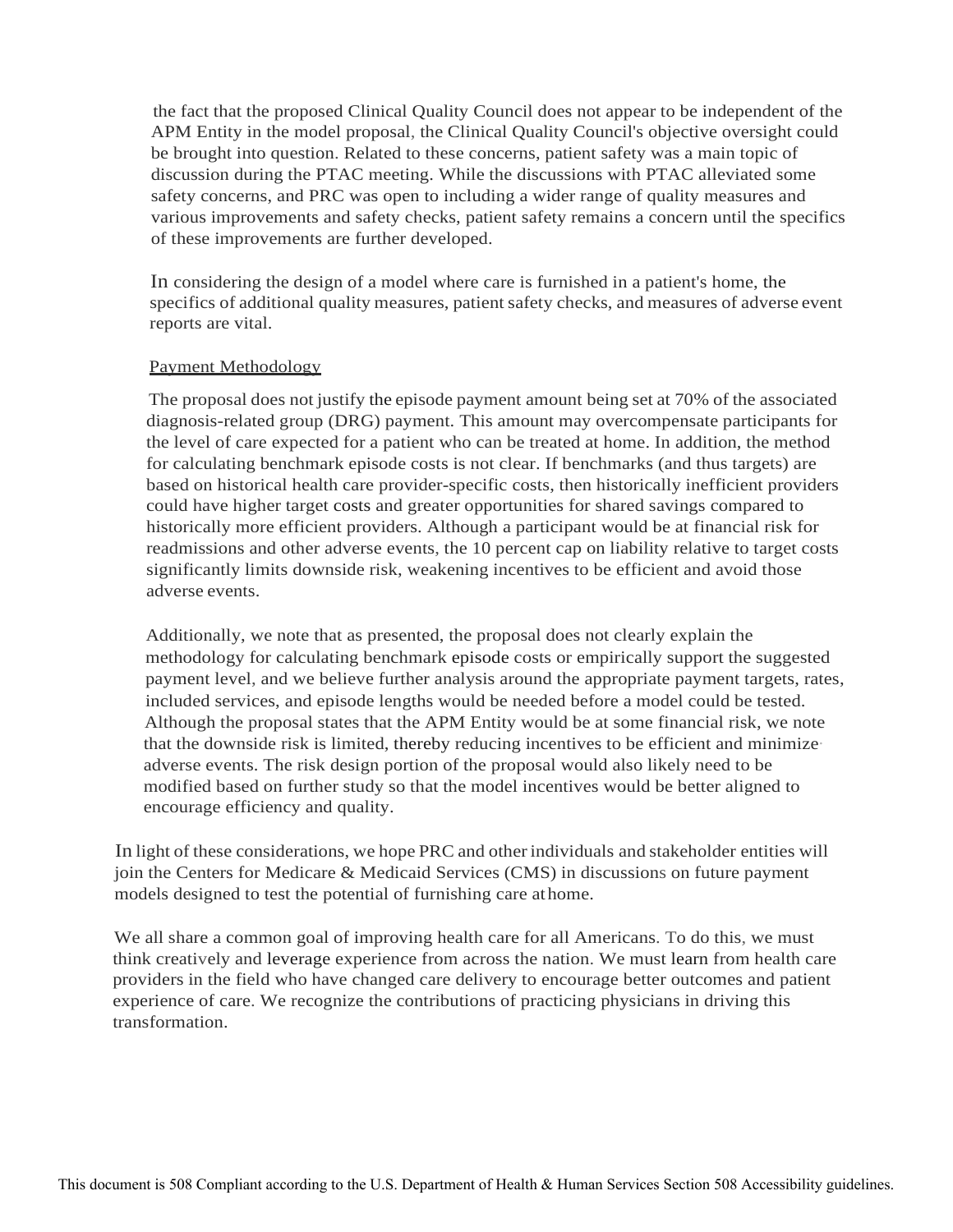We look forward to the continued engagement of stakeholders to submit proposals to PTAC and the future recommendations of PTAC regarding physician-focused payment models that would reduce expenditures while preserving or enhancing the quality of care.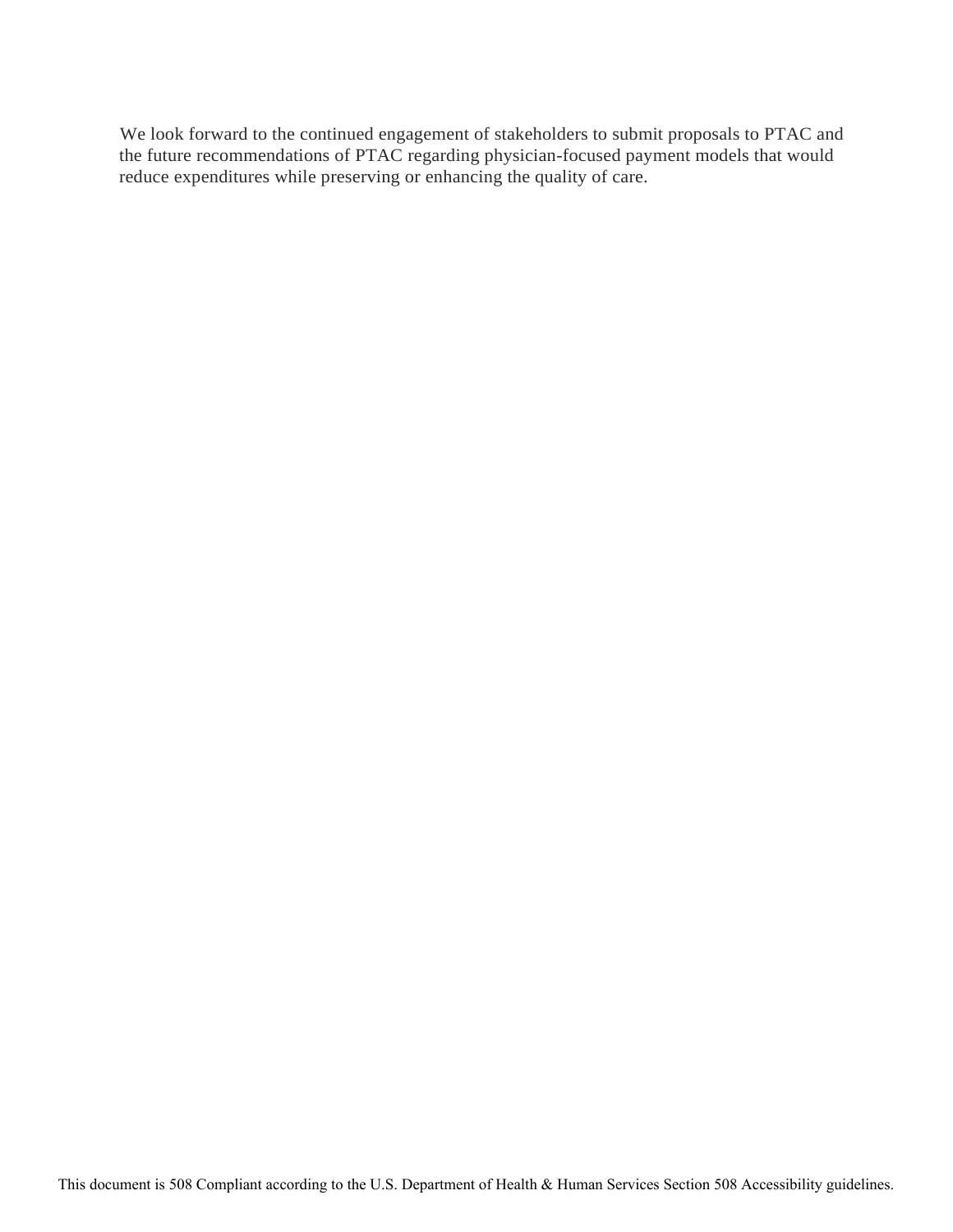# **American Academy of Family Physicians (AAFP)**

I express my gratitude to the American Academy of Family Physicians (AAFP) for its development of a proposal for a new physician-focused payment model (PFPM), the *Advanced Primary Care: A Foundational Alternative Payment Model (APCAPM) for Delivering Patient-Centered, Longitudinal, and Coordinated Care,* and for its submission of this proposal to the Physician-Focused Payment Model Technical Advisory Committee (PTAC). AAFP's strong commitment to innovation and improving health care is manifest in the proposed advanced primary care model that includes a capitated payment structure to support advanced primary care. AAFP's work on this proposed model, together with PTAC's detailed and rigorous review of it, has added much to the Department of Health and Human Services' (HHS) thinking about primary care models and about alternative payment care models in general. Like PTAC, HHS believes strengthening primary care is critical to promoting health and reducing overall health care costs in the nation.

Building on lessons learned from the Comprehensive Primary Care (CPC) initiative and input from the 2015 Request for Information on Advanced Primary Care Model Concepts, the Centers for Medicare & Medicaid Services (CMS) announced the Comprehensive Primary Care Plus (CPC+) model in 2016. HHS agrees with PTAC that this proposal from AAFP offers promise because of its emphasis on the expansion of beneficiary access to high quality primary care and its support of primary care physicians' ability to deliver advanced primary care more effectively.

In reviewing this proposal and PTAC's comments, however, we also agree that the proposed payment methodology, riskadjustment, beneficiary attribution, and performance metrics require further refinement. Additional detail regarding HHS' concerns includes:

## Payment Methodology

We are concerned that the multiple proposed payment methodologies are unnecessarily complex for participants, model evaluation, and model operations. Further, the proposed model would benefit from specificity in pricing the prospective payments, as well as clarity on the services encapsulated within the global payment and those that are outside the scope of the global payment and for which physicians would be reimbursed fee for service. Additional consideration should be given to payment offsets or debits for services provided by non-participating primary care practitioners. To properly structure the payment model to focus physicians on working to reduce the cost of care, the proposed model should link added payments to reductions in other costs of care that primary care physicians might influence.

In view of the known risk to primary care practice performance when only a limited portion of the practice population is covered by additional payments, it is important to understand how the proposed Medicare payment positions practices for model success. Outside of a multi-payer model, participants in a model like the proposed AAFP model may find it challenging to fund and support significant practice transformation using model payments from Medicare alone, resulting in their inability to make necessary practice changes, deliver the anticipated care functionalities, and achieve better health outcomes for their patients.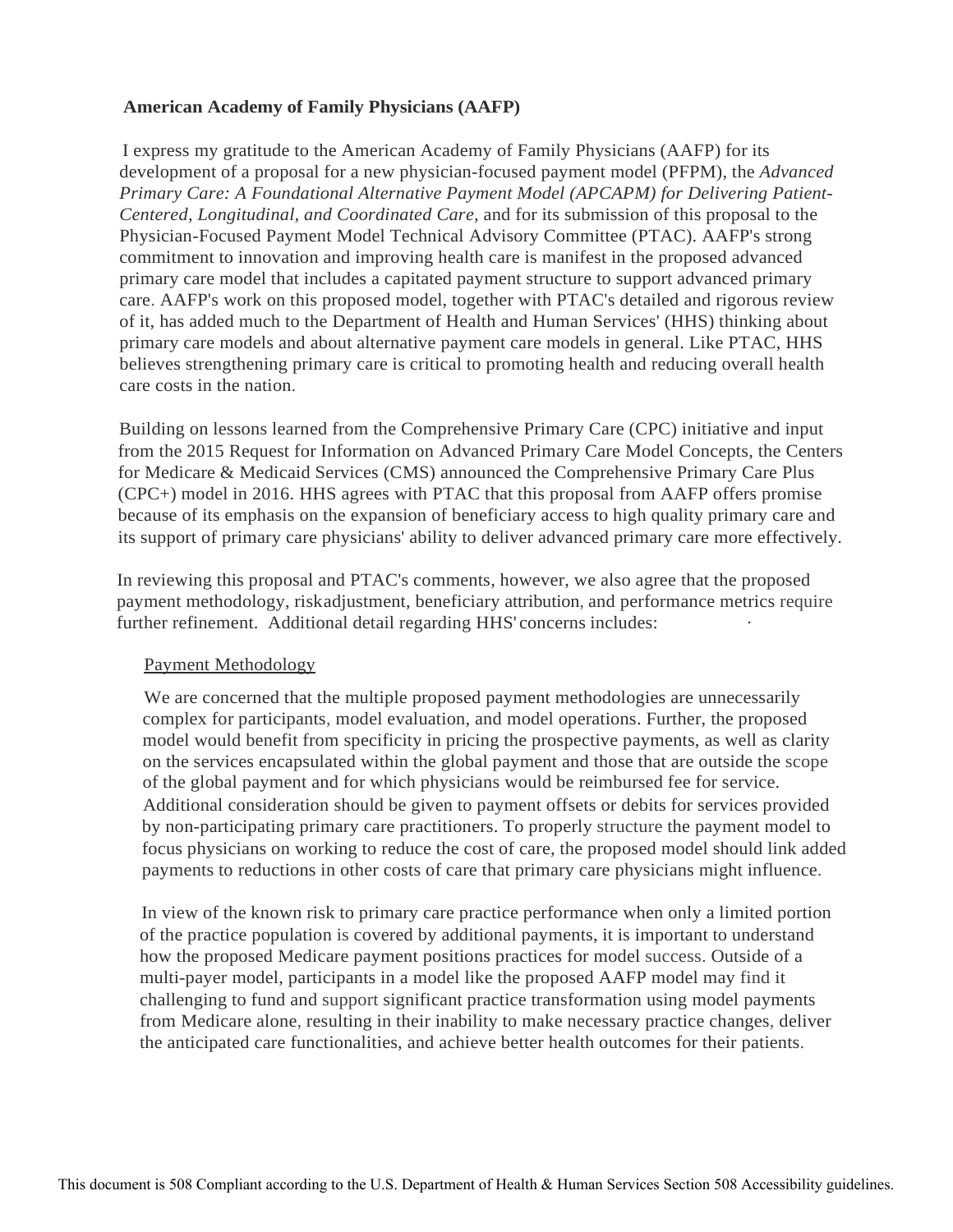## Quality and Cost

The proposed model would increase payments for primary care practices without sufficient assurance that there would be proportionate savings. The time horizon for realizing savings is likely after the end of the proposed model. Participants in the proposed model are not held accountable for reducing total cost of care, but only to self-selected quality measures that may bear little relationship to total cost of care. The proposal suggests the possibility of employing robust utilization measures and patient experience measures, such as Consumer Assessment of Healthcare Providers and Systems (CAHPS®), that can safeguard against the underservice incentives associated with capitated payment for primary care services. However, the proposed quality requirements are limited, making it relatively easy for practices to be assessed on quality of care based only on a small subset of basic preventive and chronic care measures. Given the substantial increase in payment proposed, clarification of meaningful quality and patient experience measures, as well as inclusion of utilization or total cost of care measures would be needed.

## Criteria for Model Eligibility and Ongoing Participation

The criteria for participation in the proposed model - such as an attestation that the practice performs the five key functions of primary care or has a plan to do so after a reasonable period of time after joining - are vague and assume that practices are willing and able to restructure the way they provide care for Medicare beneficiaries without technical assistance or other support activities. Additionally, these five functions are dependent on health information technology and, while the proposal states that Certified Electronic Health Record Technology (CEHRT) is required, it also estimates that only 50 percent of participants would use CEHRT. Finally, the proposal does not clearly define acceptable alternative payment model entities and their relationship to physicians and physician practices.

## Ability to be Evaluated

It may be extremely difficult to draw data-based inferences on the direct effects of the proposed model if we are unable to select a good comparison group. Of added concern is the effect of this proposed model on the evaluation of the existing CPC+ model, exacerbating difficulties evaluators have had finding and retaining comparison group practices for CPC+.

We all share a common goal of improving health care for all Americans. To do this, we must think creatively and leverage experience from across the nation. We must learn from health care providers in the field who have changed care delivery to encourage better outcomes and patient experience of care. We recognize the contributions of practicing physicians in driving this transformation.

This proposal brings to light many important considerations and perspectives that are only possible through the efforts of health care providers at the front lines of primary care transformation. As with other existing CMS models, because of our goals for delivery system reform, we hope to continue to engage AAFP and other stakeholders in improving opportunities for primary care physicians to participate in future CMS model design. We encourage individuals and stakeholder entities to submit new innovative PFPM proposals to PTAC that would reduce expenditures while preserving or enhancing the quality of care.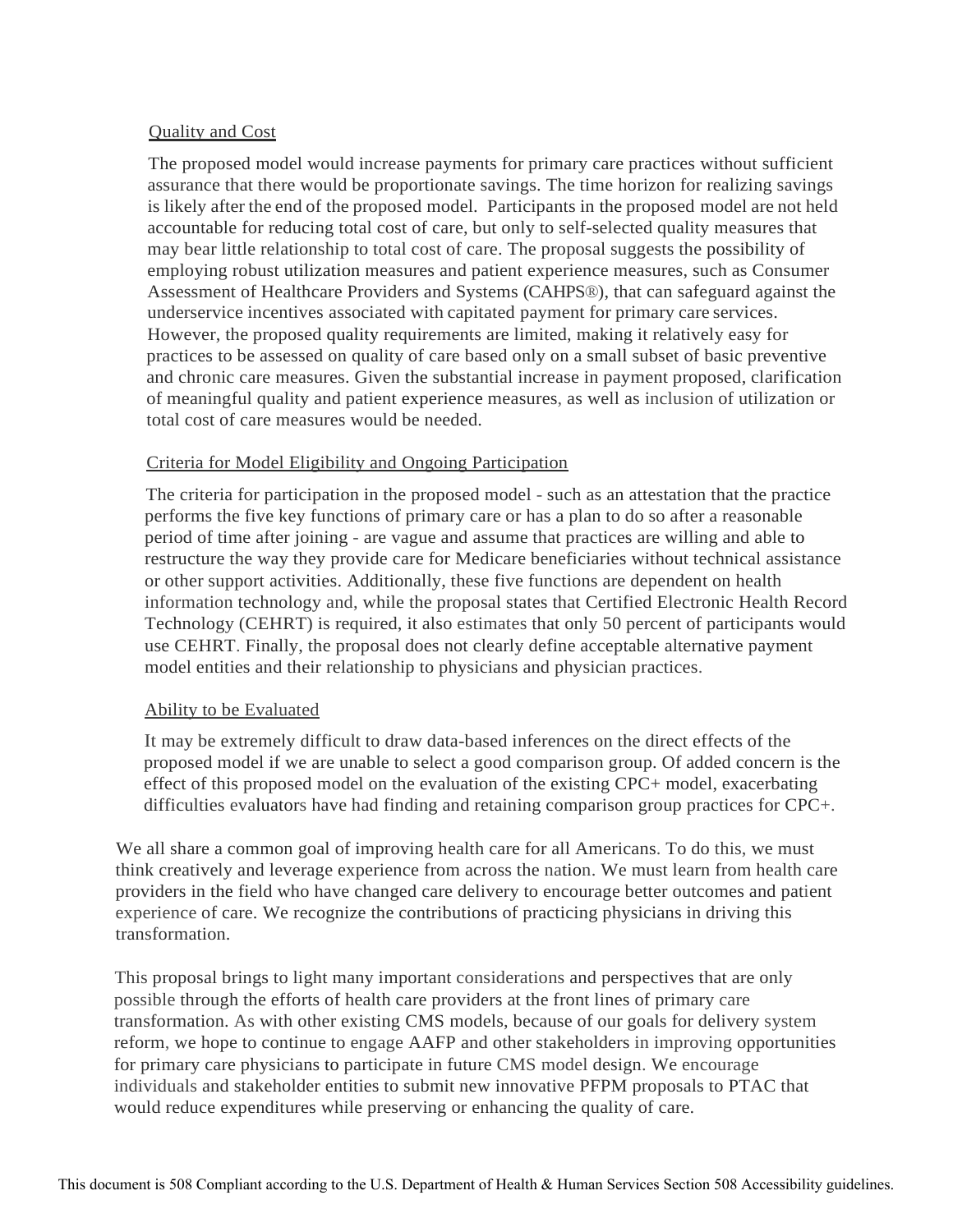# **Hackensack Meridian Health and Cota Inc.**

I express my sincere gratitude to Hackensack Meridian Health (HMH) and Cota Inc. for their development of a thoughtful proposal for a new physician-focused payment model, the *Oncology Bundled Payment Program Using CNA-Guided Care,* and for their submission of this proposal to the Physician-Focused Payment Model Technical Advisory Committee (PTAC). HMH and Cota Inc.'s commitment to innovation and improving health care is manifest in the proposed bundled payment model aimed at optimizing clinical outcomes while reducing the total cost of care for patients receiving oncology care services. HMH and Cota Inc.'s work on this proposed model, together with PTAC's detailed and rigorous review of it, has added much to the Department of Health and Human Services' (HHS) thinking about this type of bundled payment model and about physician-focused specialty models in general.

We agree that there may be important advantages of using clinical data to inform payment for oncology care. However, HHS shares PTAC's concerns regarding the proposed model's limited scope, potential limitations on patient choice, the uncertainty regarding how quality measure performance would affect payment, and the proprietary nature of the Cota Nodal Address™ (CNA) system. We also share PTAC's concerns related to the proposed payment methodology, including how outside services and those unrelated to cancer care are handled in the model, as well as the connection between payment and performance on quality metrics.

We have previously conveyed our concerns about proposed models that prescribe the use of proprietary tools that may only be applicable for a single site, and similar concerns are present in this proposal. The proposed model relies on two notable proprietary systems: HMH's electronic health record and Cota Inc.'s CNA digital classification system. The CNA system may not be compatible with other health information technology (health IT) systems, tools, or platforms, which could be a significant obstacle for implementing the model among non-HMH-affiliated health care providers. Additional detail regarding HHS' concerns with this proposal include:

# Scope

As proposed, this physician-focused payment model (PFPM) would only be implemented at a single site, HMH. The model would initially apply only to physicians participating in HMH's clinically integrated physician network (CIN), which includes 143 oncologists. The proposed beneficiary population includes Medicare beneficiaries who are newly diagnosed with one of four types of cancer (i.e., breast, colon, rectal, or lung) who are assigned a "CNA address." According to the proposal, an estimated 2,500 - 3,000 beneficiaries would be eligible for the PFPM in its initial implementation, with a potential extension over time to a maximum of 9,000 patients at HMH. HHS has concerns regarding the generalizability of this limited sample size at one single site.

Furthermore, since the proposal is centered on a CIN, there is no indication that independent oncology practices or non-integrated health systems would be able to implement the proposed model as designed. The submitter suggests that the model could be adapted to a much larger population; however, it does not describe how non-HMH practices would be able to participate in a model where the payment methodology relies on care being provided within a system that has limited or no receipt of care outside the system.

In addition, the proposal does not sufficiently address concerns regarding whether the payment methodology, which is based on the proprietary CNA classification system, could be adapted or applied in other settings using alternative algorithms for patient classification or bundle definition. Participants in the HHS Oncology Care Model (OCM) are using a variety of health IT solutions,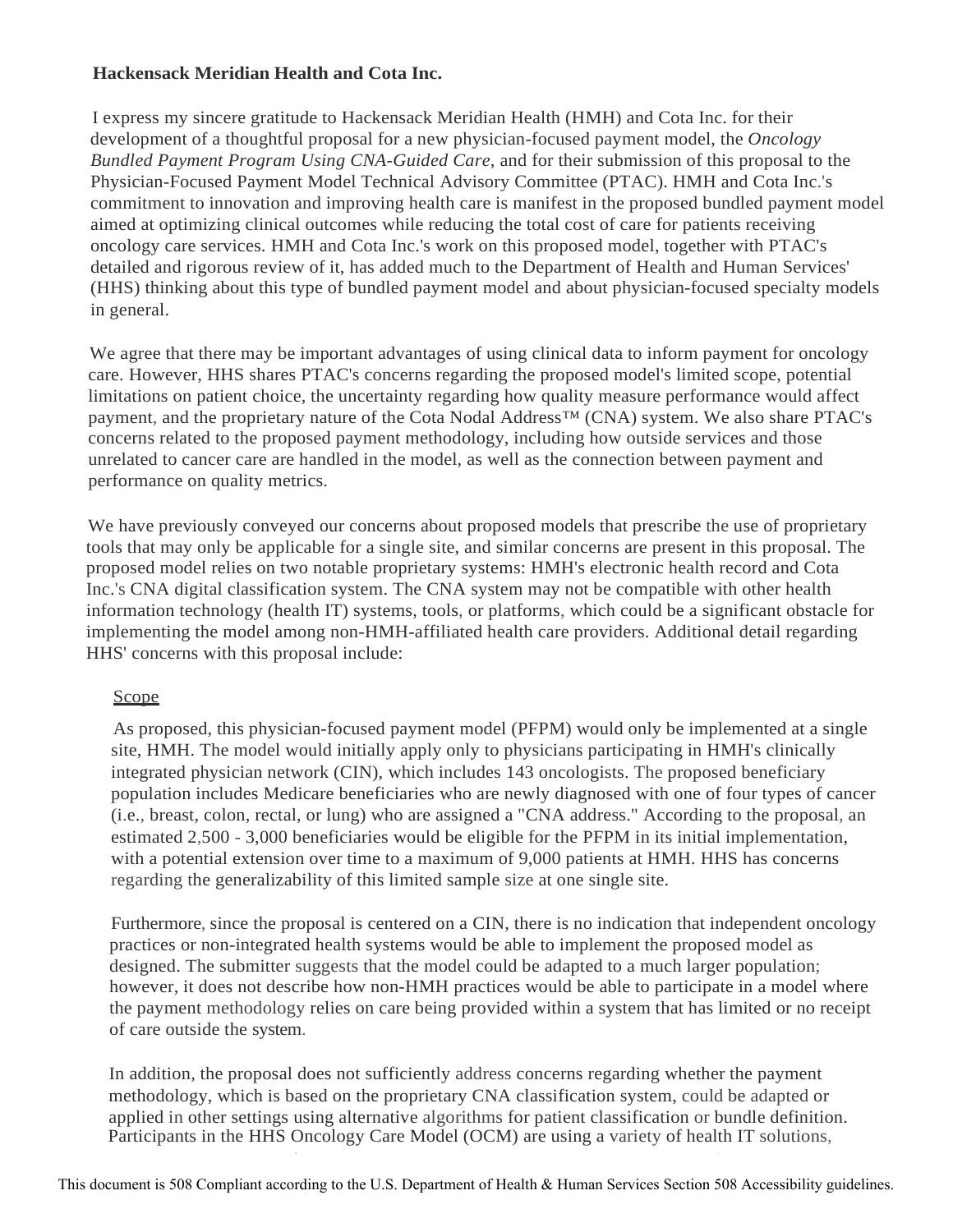including 10 OCM practices that are using Cota Inc.'s technology, as well as others using a variety of other clinical pathway software and tools to facilitate care improvement. OCM's vendor pledge<sup>2</sup> facilitates connections between participating practices and organizations that offer tools to support OCM implementation; Cota Inc. may be able to connect with additional OCM practices through this mechanism.

# Payment Methodology

In the proposed model, payment would be based on a prospective payment to HMH to cover a period of 12 post-diagnosis months of treatment for patients with cancer. HHS agrees that comprehensive bundles with prospectively set prices could provide a strong financial incentive to provide more efficient care. However, there is insufficient information in the proposal for HHS to evaluate the appropriateness of the proposed care bundles. Bundle assignment would rely solely on data that would be reported by HMH. There is no discussion in the proposal regarding how CMS would access and verify this data for model administration and evaluation. An additional concern is that overly narrow bundles, based on clinical diagnosis and treatment path, could weaken incentives to improve care. HHS also shares PTAC's concerns regarding the challenges of episode pricing for bundles that include non-cancer services and episodes with a low frequency of CNAs.

In addition, the inclusion of beneficiaries in the proposed model relies solely on the oncologists performing necessary tests and assessments to promptly assign a CNA. This may introduce the possibility of selective inclusion based on certain patients' complexity or expected costs within a particular diagnosis.

# How Performance Ties to Payment

For each type of cancer diagnosis, the HMH model proposes numerous process and outcome quality measures that encompass care services ranging from surgery to oncology treatment and genetic testing. In addition, for all of the disease groups, HMH proposes over 40 measures related to oncology, including measures related to Cota Inc. analytics, risk management and process improvement, finance monitoring, reliability, patient experience and satisfaction, as well as patientreported outcomes. Despite the emphasis on measurement, there is no indication of how performance on these metrics would be incorporated into the proposed payment model. HMH states that they would incentivize the provision of high quality care through health care provider compensation incentives and education; however, the proposed payment methodology does not explicitly link performance on these metrics to the bundled payments. In addition, it is unclear whether these quality measures have been validated.

# Patient Choice

HHS shares PTAC's concerns regarding potential limitations in patient choice, and calls attention to the importance of respecting patient values as a component of patient choice and shared decision making. The proposal does not explicitly address shared decision making and how the model will accommodate and account for patient values and choice. The proposal's reliance on pre-specified treatment lanes that correspond to each specific CNA may not leave room for patient choice within those treatment lanes. As described, the proposed model does not appear to allow for treatment variation within any given CNA, or the associated treatment bundles or care pathway lanes. While the submitters made encouraging comments about this topic during their presentation at the September 2017 PTAC public meeting, the proposal makes no detailed mention of this process or the

<sup>2</sup><https://innovation.cms.gov/Files/x/ocm-vendorpledge.pdf>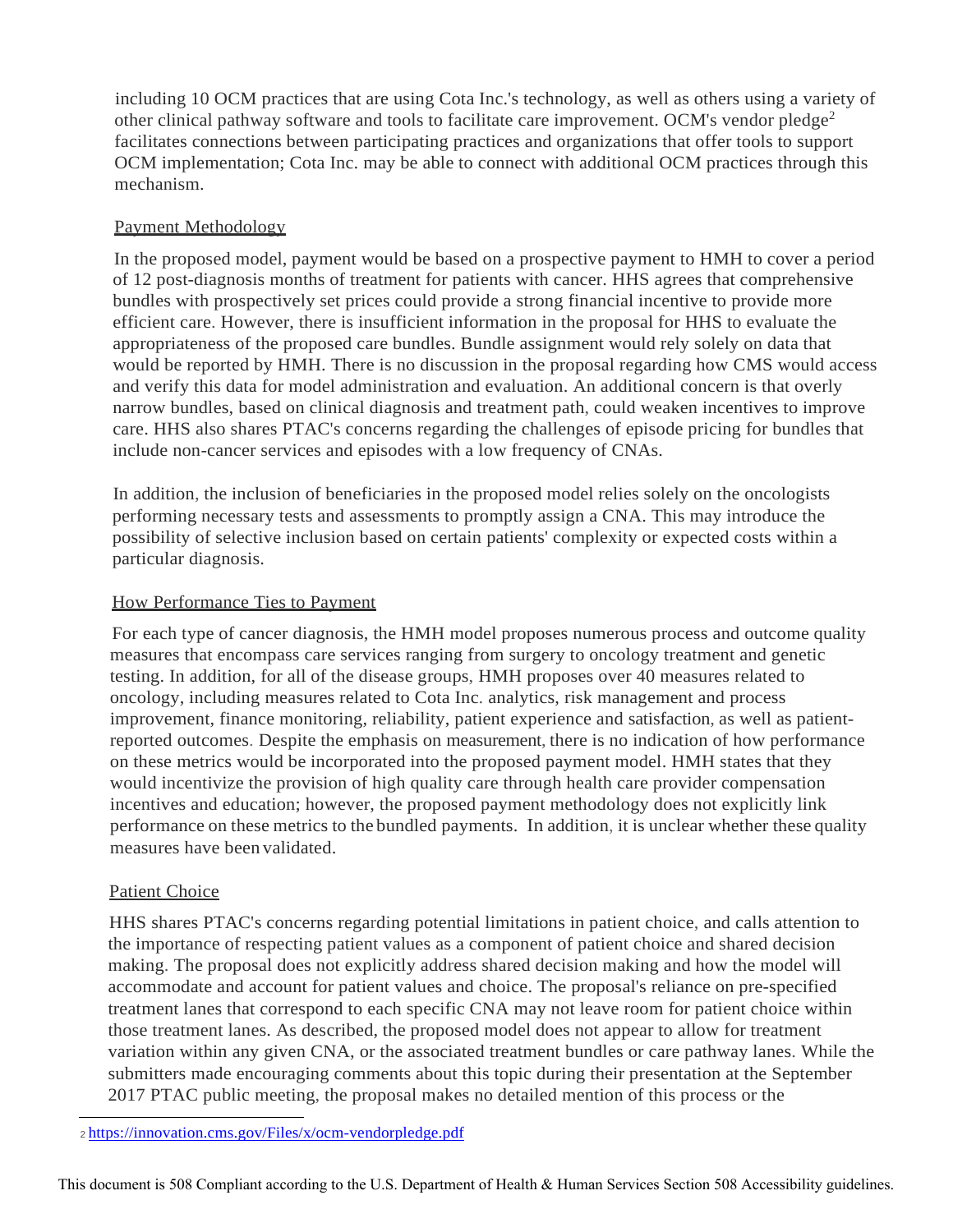implications. The proposal does not address situations where beneficiaries may change their treatment preferences in the middle of an episode of care or where beneficiaries decide to leave HMH during the episode duration. HHS is also concerned that given the complexity, and the proprietary nature of software, there could be issues of transparency with beneficiaries as well as the possibility that the model could overly constrain practitioner behavior and, importantly, affect beneficiaries' ability to express their values and preferences for treatment options.

## Accessibility of Essential Model Tools

The model relies on two proprietary systems, including HMH' s electronic health record and Cota Inc.'s CNA digital classification system. Though both seem to be well-designed in terms of supporting HMH, there does not appear to be any allowance for deviation from these systems, particularly for practices that may use other health IT systems, tools, or platforms. This is a particular concern for the model's viability among non-HMH providers.

We are very interested in collaborating with HMH, Cota Inc., and other individuals and stakeholder entities in further exploration of how this proposed model or its components could potentially be incorporated into future payment models. The submitters' experience and progress in this space would be greatly valued. At this time, however, HHS will continue testing OCM and evaluate its results.

We all share a common goal of improving health care for all Americans. To do this, we must think creatively and leverage experience from across the nation. We must learn from health care providers in the field who have changed care delivery to encourage better outcomes and patient experience of care, and we recognize the valuable contributions of practicing physicians in driving this transformation.

We look forward to the continued engagement of stakeholders to submit proposals to PTAC and the future comments and recommendations of PTAC regarding physician-focused payment models that would reduce expenditures while preserving or enhancing the quality of care.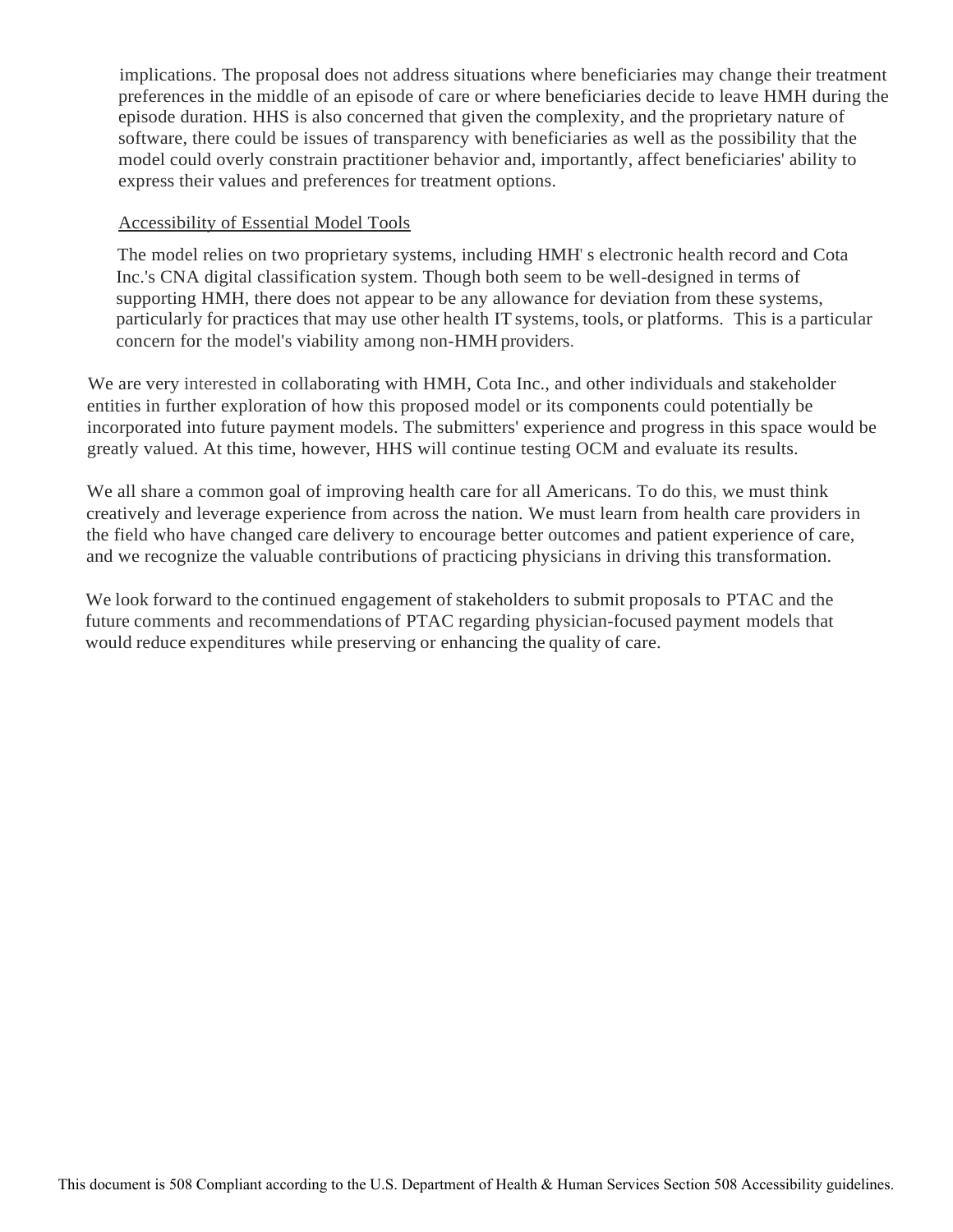# **Avera Health**

I express my sincere gratitude to Avera Health for their development and submission of a new physicianfocused payment model (PFPM), the *Intensive Care Management in Skilled Nursing Facility Alternative Payment Model* to the Physician-Focused Payment Model Technical Advisory Committee (PTAC). Avera Health's commitment to innovation and improving health care is clear, as manifested in their proposal aimed at reducing avoidable emergency department (ED) visits and hospitalizations and lowering costs for patients in skilled nursing facilities (SNFs) and nursing facilities (NFs). Avera Health's work on this proposed model, together with PTAC' s detailed and rigorous review of it, has added much to the Department of Health and Human Services' (HHS) thinking about this type of payment model and about physician-focused specialty models in general.

This proposed model would offer geriatricians the valuable opportunity to participate in an alternative payment model (APM). We agree with PTAC that providing beneficiaries and SNF/NF staff with constant access to a geriatrician via telehealth could improve quality and reduce costs by reducing avoidable ED visits and hospitalizations. However, HHS shares PTAC's concerns regarding the scope, quality, payment methodology, and risk adjustment in the proposal. Additional detail regarding HHS' concerns is outlined below.

# Scope

We foresee that implementation on a large scale may not be feasible in the short term. Avera Health currently serves approximately 5,000 residents, while there are an estimated 2.5 million Medicare "short stay" beneficiaries in SNFs/NFs annually and an estimated 1 million dual-eligible beneficiaries (i.e., beneficiaries eligible for Medicare and Medicaid) residing in SNFs/NFs as "long stay" residents. Participants in the proposed model would need to commit significant time for their staffs to become familiar with the telemedicine equipment necessary for participation as well as apply it in diverse clinical situations. Although the proposal states that "geriatric care teams will be required to implement telemedicine infrastructure in the facilities they serve," it is unclear whether participants would need to fund the telemedicine technology cost themselves. Thus, many SNFs/NFs may not find participation attractive, which could also limit the practical scope of this proposed model.

# **Quality**

While the proposal describes a robust set of quality measures to evaluate the value of care provided to beneficiaries, payers, and clinicians, it does not provide a clear rationale for which Nursing Home Compare measures it would use in its "Scored Quality Metrics" for payment adjustment.

## Payment Methodology

Although the proposal describes that the care team will coordinate and collaborate with the beneficiary's primary care physician, HHS is concerned that no financial incentives exist for NFs to collaborate with those physicians to reduce avoidable ED visits and hospitalizations or for beneficiaries' primary care physicians to collaborate with the geriatrics teams participating in the proposed model.

As described in the proposal, the proposed payment methodology options do not require payments to be risk adjusted using rates of ED visits, hospital admissions, or spending based on the specific types of patient characteristics that can affect hospitalization rates for SNF/NF residents. We agree with PTAC's noted need for the development of risk adjustment for this patient population in general, and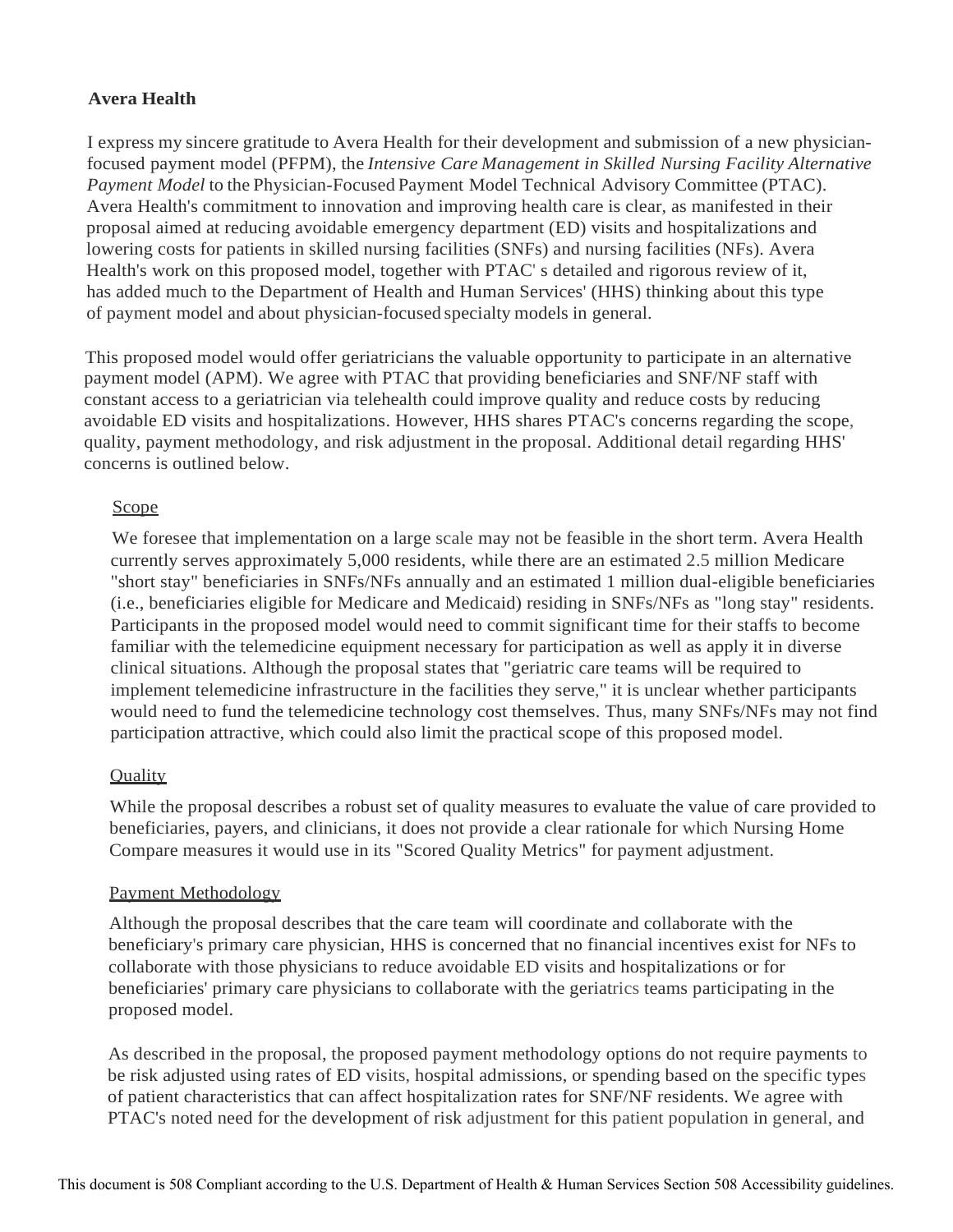specifically to ensure participants in the proposed model do not have an incentive to avoid including certain SNFs/NFs which may serve a higher-acuity patient population.

We sincerely value the submitters' experience and progress on improving quality for beneficiaries and increasing access to geriatricians via telehealth. At this time, however, HHS will continue testing existing CMS initiatives that incorporate care for beneficiaries in SNFs and NFs, such as the Initiative to Reduce Avoidable Hospitalizations among Nursing Facility Residents, and evaluate their results before implementing a different model or intervention with similar goals and beneficiary population. As we consider broader changes to telehealth policies, though, we will utilize the important considerations in Avera Health's proposal and PTAC's valuable comments and recommendations.

We all share a common goal of improving health care for all Americans. To do this, we must think creatively and leverage experience from across the nation. We must learn from health care providers in the field who have changed care delivery to encourage better outcomes and patient experience of care, and we recognize the valuable contributions of practicing physicians in driving this transformation.

We look forward to the continued engagement of stakeholders to submit proposals to PTAC and the future comments and recommendations of PTAC regarding physician-focused payment models that would reduce expenditures while preserving or enhancing the quality of care.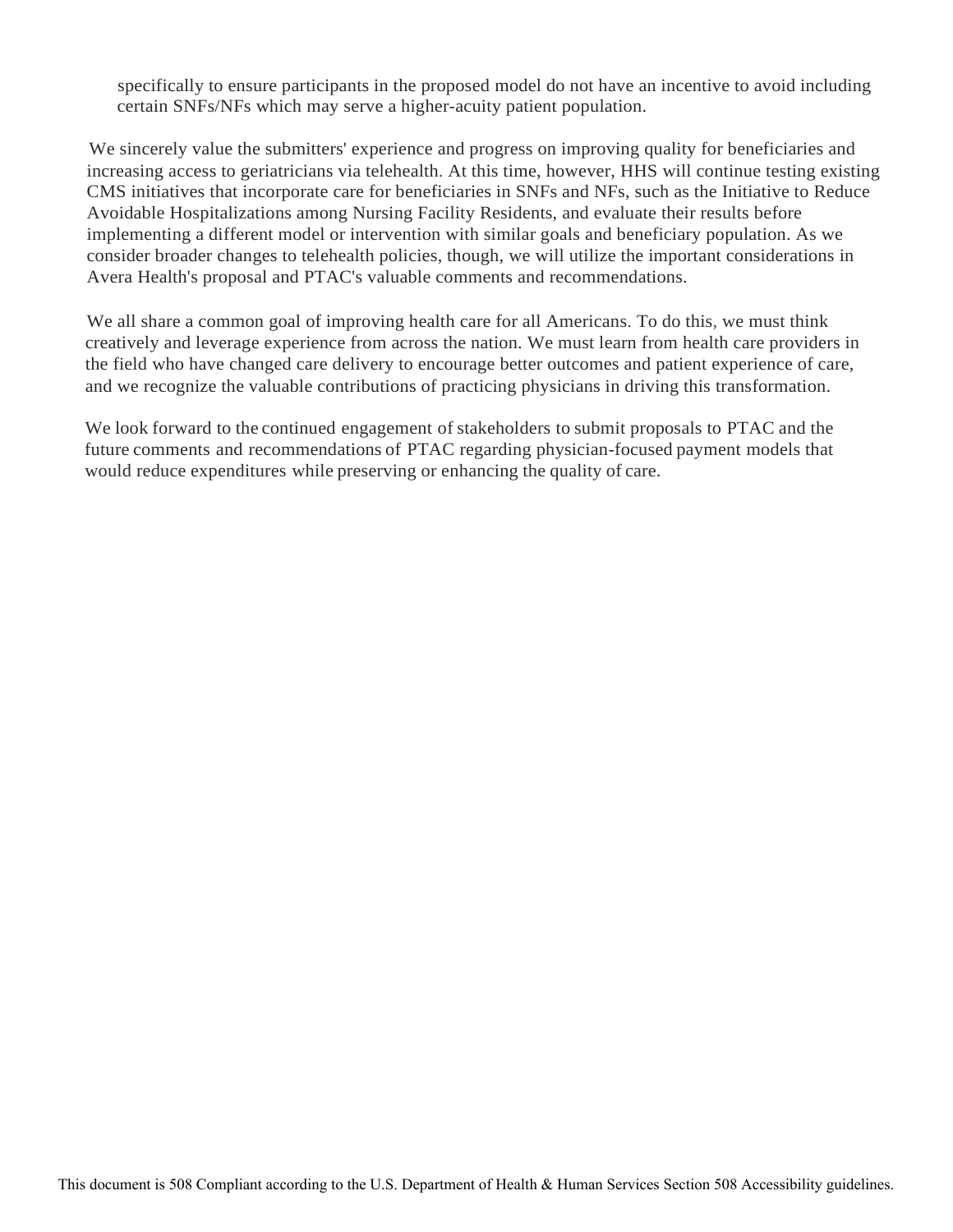# **New York City Department of Health and Mental Hygiene (NYC DOHMH)**

I express my gratitude to the New York City Department of Health and Mental Hygiene (NYC DOHMH) for its development and submission of a proposal for a new physician-focused payment model (PFPM), the *Multi-provider, bundled episode-of-care payment model for treatment of chronic hepatitis* C *virus (HCV)* using care coordination by employed physicians in hospital outpatient clinics, to the Physician-. Focused Payment Model Technical Advisory Committee (PTAC). Your strong commitment to innovation and improving health care is manifest in this proposal. Together with PTAC's thoughtful review of it, the proposal has added much to the Department of Health and Human Services' (HHS) thinking about this proposed model and about care for this critical population.

HHS is keenly interested in new concepts to improve specialty care for Medicare beneficiaries with complex chronic illnesses such as HCV. We recognize HCV is a significant public health problem and that many Medicare beneficiaries with HCV have substantial comorbidities, including behavioral and mental health conditions. We agree with PTAC that this proposed model offers new opportunities for improving treatment for this high cost patient population through enhanced care coordination, treatment initiation and adherence, and tele-mentoring. However, we agree with PTAC that the proposed model should not be implemented due to significant model design issues. HHS has additional operational concerns with the proposed model, regarding its payment methodology, measures of quality and cost, and care coordination. Additional detail regarding these concerns is provided below.

## Payment Methodology

The proposed payment methodology is based on future savings, calculated by estimating the cost of continued treatment for HCV infection and life-years gained. However, the proposal lacks detail in regard to how those costs are accurately determined. HHS also has concerns involving the proposed shared-risk arrangement, attribution methodology, and risk-adjustment.

# Quality and Cost

Payment under the proposed model is tied to the proportion of beneficiaries who complete treatment and achieve sustained virologic response (SVR), an important outcome measure that indicates the patient is cured of HCV. However, the SVR is the sole measure of quality in the proposed payment model and actually provides incentive to select and treat beneficiaries with lower care coordination needs. In addition, the proposal does not include quality measures to assess the treatment of comorbid conditions or any patient-reported outcome measures or measures of beneficiary experience of care.

# Care Coordination

The proposed model targets a high-cost, high-need cohort of beneficiaries. However, there does not appear to be continuity between care coordination for purposes of accomplishing HCV treatment and addressing comorbidities. For example, the proposal offers no mechanism or incentive to ensure coordination with health care providers treating patients for comorbid conditions when those health care providers are not affiliated with the APM Entity.

We all share a common goal of improving health care for all Americans. To do this, we must think creatively and leverage experience from across the nation, including from health care providers on the front lines who are changing care delivery to encourage better outcomes and patient experience of care. We recognize and value NYC DOHMH's contribution in driving this transformation.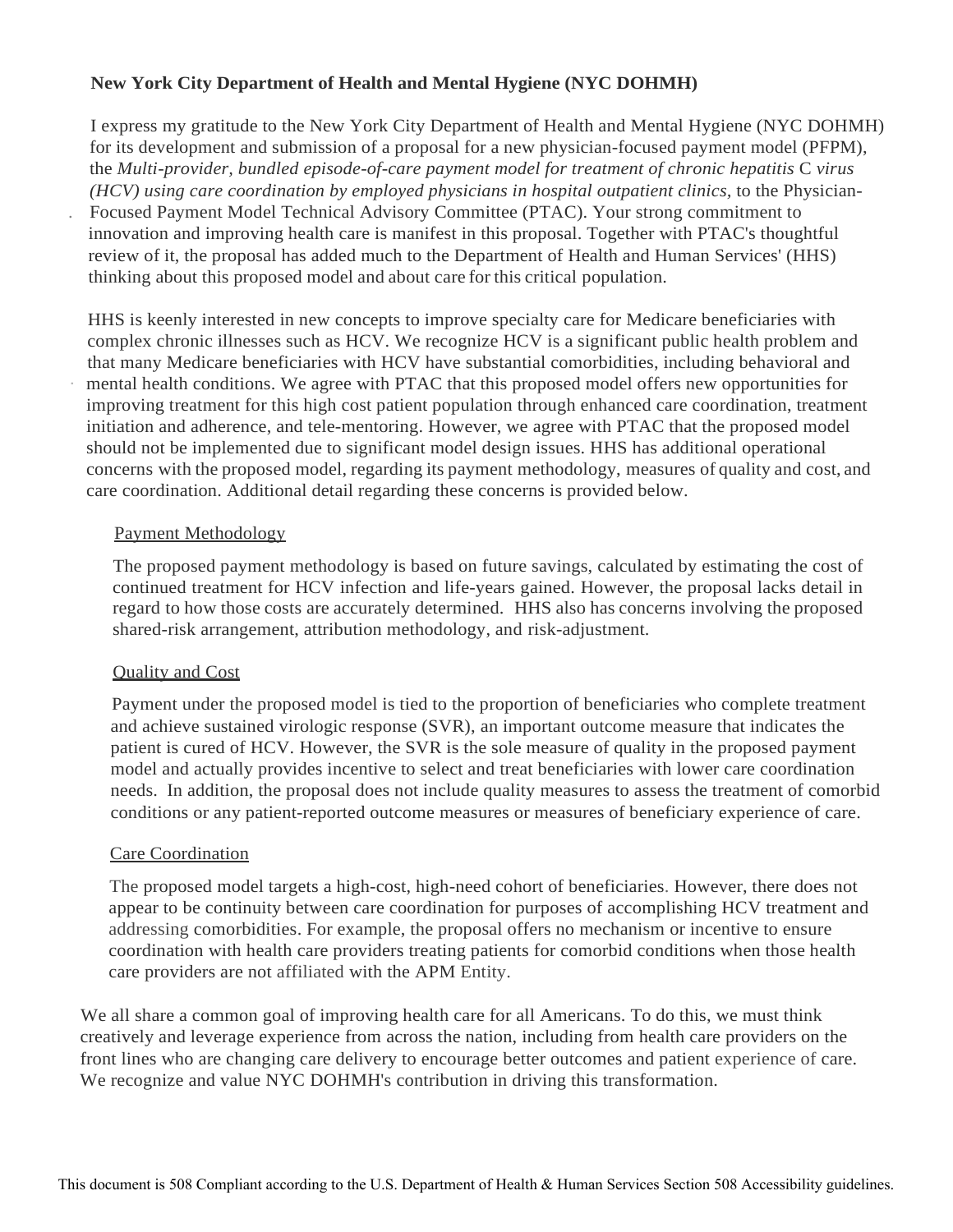We look forward to continued engagement of stakeholders like NYC DOHMH in submitting proposals to the PTAC, and future PTAC recommendations regarding PFPMs that would reduce health care expenditures while preserving or enhancing the quality of care.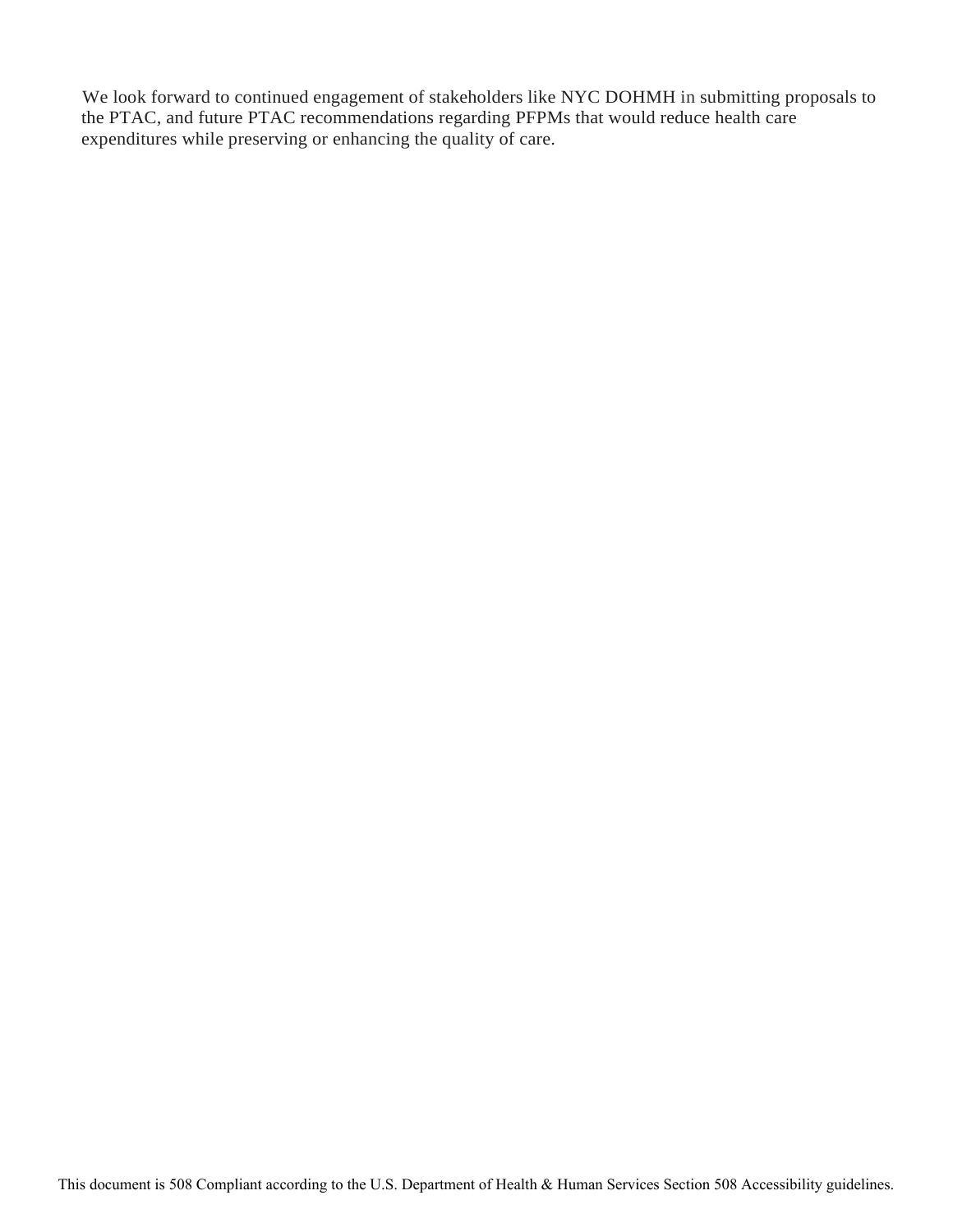# **Large Urology Group Practice Association (LUGPA)**

I express my gratitude to the Large Urology Group Practice Association (LUGPA) for its development of a proposal for a new physician-focused payment model (PFPM), the *Advanced Payment Model for Initial Therapy of Newly Diagnosed Patients with Organ-Confined Prostate Cancer,* and for its submission of this proposal to the Physician-Focused Payment Model Technical Advisory Committee (PTAC). LUGPA's strong commitment to innovation and improving health care is manifest in the proposed episode payment model that aims to increase the rates of active surveillance among patients with newly diagnosed localized prostate cancer through the alignment of financial incentives and improved shared decision making. LUGPA's work on this proposed model, together with PTAC's detailed and rigorous review of it, has added much to the Department of Health and Human Services' (HHS) thinking about this model and about episode payment models ingeneral.

HHS is interested in opportunities to improve care for Medicare beneficiaries by reducing unnecessary intervention, particularly for preference-sensitive conditions like organ confined prostate cancer, where active surveillance (AS) is often an appropriate alternative to active intervention (AI), such as surgery or radiation therapy. We agree with the submitters and PTAC that AS has been underutilized among newly diagnosed patients with organ-confined prostate cancer and that notable disparities exist in treatment of these patients.

However, we agree with PTAC' s conclusion that the proposed payment model is not the best way to move forward in increasing AS utilization and it should not be tested. We also share PTAC's reservations about the payment model and uncertainty related to the specific activities to be covered by the care management fee, and we have concerns about the possibility of Al being delayed inappropriately. Additional detail regarding these reservations is provided below.

# Payment Methodology

There are several concerns with the proposed payment methodology. First, the model may create an incentive to delay AI until after the 12-month AS episode ends to receive the care management fee and possibly to maximize the chance of achieving savings relative to the target price. In addition, the proposed model does not incorporate risk adjustment for comorbidities for those patients who receive Al. This could create a misaligned incentive to avoid assigning patients with multiple or expensive comorbid conditions to AI in situations where AI is appropriate.

# Care Management

We agree with PTAC that clarity and specificity are lacking regarding the services included in-or excluded from-the care management fee. For example, some services (e.g., office visits, clinical laboratory testing, and advanced imaging) are currently reimbursed by Medicare. It is uncertain whether the care management fee would replace fee-for-service (FFS) payments for those services or supplement FFS payments. In addition, the proposal lacks detail on any specific mechanisms or strategies that would be employed by practices to transform care delivery, including care coordination among health care providers. Though we recognize that flexibility in how a practice implements care redesign is crucial, given the variety of practice structures and arrangements that currently exist, concrete expectations for participants would need to be established, as would a clear mechanism for change that links financial incentives and care transformation. Furthermore, the proposed quality measures do not capture whether care was well coordinated over time for patients on AS.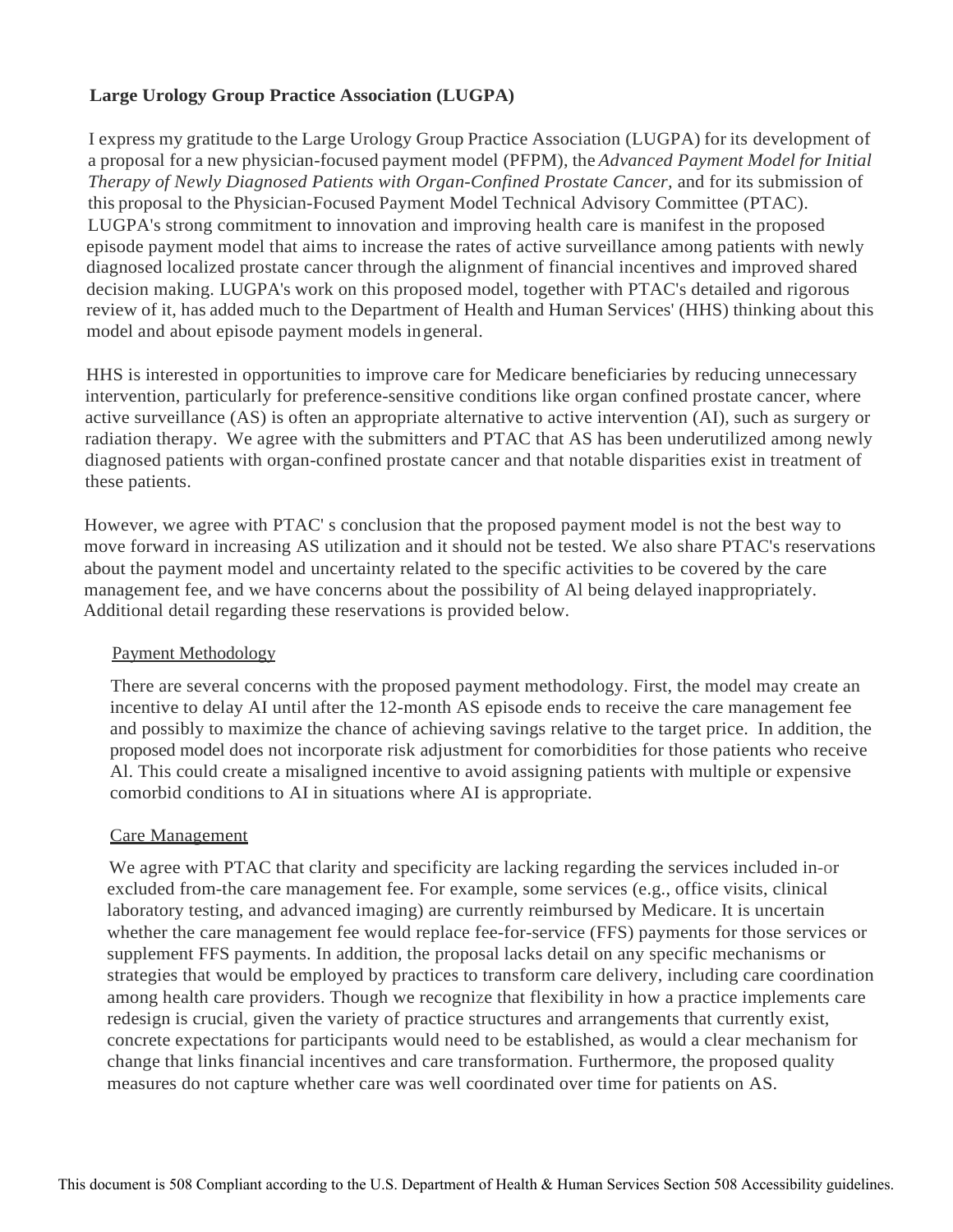# Patient Safety

Clinical appropriateness remains an issue, as the proposal does not specifically describe how it would determine the suitability of AS versus AI. There are financial incentives for avoiding provision of care for both AS and AI episodes, since the benchmark and actual expenditures proposed to calculate performance-based payments include both types of episodes. The proposed quality measures do not prevent stinting on care related to either the care management fee or the performance-based payment. The proposed monitoring methods related to stinting on care are not described in detail in the proposal, so how this monitoring would be implemented is not clear.

We appreciated the effort LUGPA has made to put forward this proposed payment model and welcome their input as we explore future payment models.

We all share a common goal of improving health care for all Americans. To do this, we must think creatively and leverage experience from across the nation. We must learn from health care providers in the field who have changed care delivery to encourage better outcomes and patient experience of care, and we recognize the valuable contributions of practicing physicians in driving this transformation.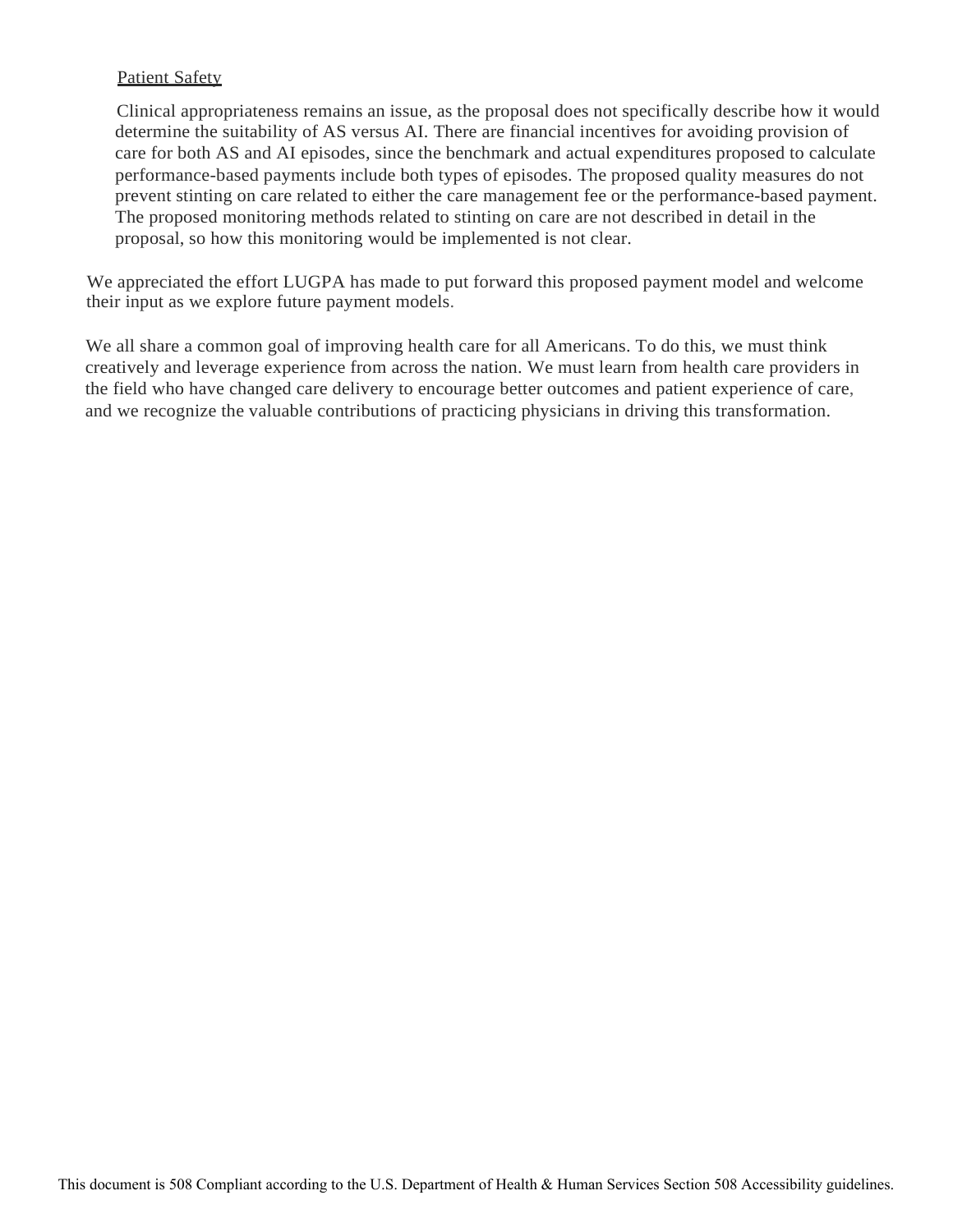# **Renal Physicians Association (RPA)**

I express my gratitude to the Renal Physicians Association (RPA) for submitting the *Incident ESRD Clinical Episode Payment Model* to the Physician-Focused Payment Model Technical Advisory Committee (PTAC). RPA's strong commitment to innovation and improving health care for beneficiaries with kidney disease is manifest in this proposed payment model. RPA's work on this proposed model, together with PTAC's detailed and rigorous review of it, has added much to the Department of Health and Human Services' (HHS) thinking about renal health and care models for beneficiaries with kidney disease.

HHS is keenly interested in ideas that support our current work to promote care improvement for beneficiaries with end stage renal disease (ESRD). HHS agrees with PTAC that this valuable proposal from RPA offers promise. In reviewing this proposal and PTAC's comments, we also agree with PTAC that there are areas for improvement and further refinement to this proposed model. Additional detail regarding HHS' considerations can be found below.

## Accuracy of Savings and Losses Calculation

HHS is concerned that the small number of beneficiaries proposed to be attributed to each nephrology practice proposed for participation in this model would be insufficient to ensure the statistical reliability of the model's savings and losses calculations. A robust population of attributed beneficiaries would be required to accurately calculate financial performance, as opposed to aligning beneficiaries through nephrologists, which may result in limited beneficiary inclusion in the model, with no minimum requirements for the number of beneficiaries attributed to model participants.

## Inconsistency between Proposed Beneficiary Identification Methodology and Care Model

The proposed model identifies a number of care goals associated with the time period prior to and during the incident ESRD period. This model does not, however, identify beneficiaries as eligible for inclusion in the model prior to their starting dialysis, and the model's financial methodology does not consider savings associated with the pre-dialysis period. The decision not to attribute beneficiaries to model participants during this time period would prevent the care goals identified for the period prior to the onset of dialysis from being achieved. Similarly, significant lag in the time between onset of dialysis and Centers for Medicare & Medicaid Services (CMS) receiving verified notification that a beneficiary has ESRD would prevent participating health care providers from knowing which of their beneficiaries was included in the model, thus preventing participants from achieving the model's care goals associated with the start of dialysis treatment.

## Potential for Perverse Incentives in Beneficiary Selection Process

HHS is concerned that this proposed model could create incentives for model participants to selectively pick lower cost patients for treatment, and to avoid beneficiaries with higher levels of comorbidities or other complexities. The proposed financial model could create incentives to move beneficiaries with late-stage chronic kidney disease (CKD) onto dialysis, even if they still have some remaining kidney function, because these beneficiaries' costs would be lower than a benchmark comprised solely of ESRD beneficiaries receiving dialysis. Without a highly sensitive risk adjustment approach, this practice could artificially inflate savings calculations and have negative effects on a beneficiary's quality of life.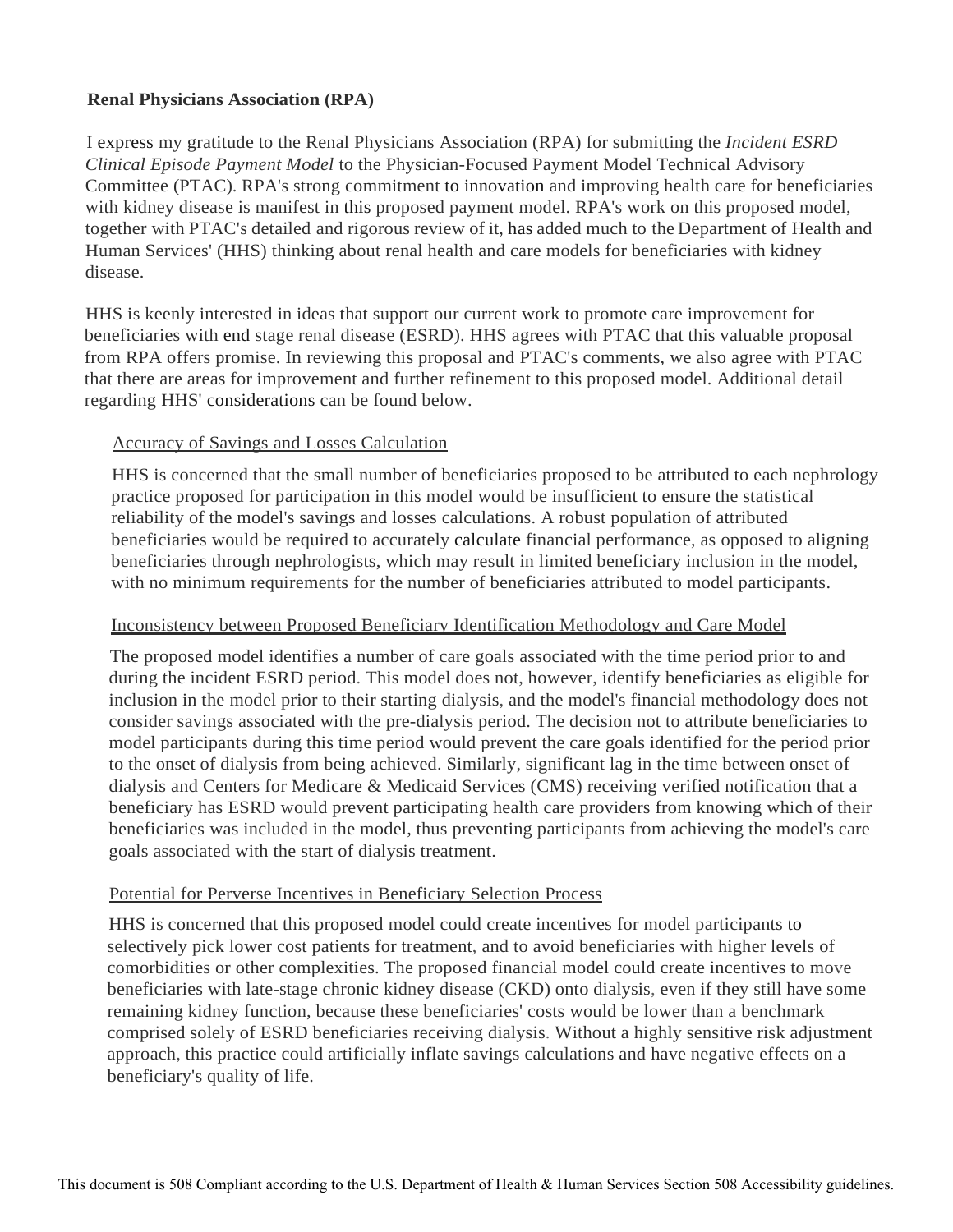## Care Coordination

It is unclear how model participants would coordinate care with dialysis providers or other health care providers to improve beneficiary care if dialysis facilities -- which are a central part of care for dialysis patients -- are not identified as eligible model participants. In addition, many nephrology practices are small and may not have the necessary infrastructure to expand existing care coordination activities, especially given that shared savings payments would be received by nephrology practices several months after delivery of care. This delay in receipt of payment may prevent the necessary investments in care coordination and data infrastructure that will be necessary for health care providers to be successful participants in the model.

## Medicare Eligibility

Beneficiaries with ESRD are eligible for Medicare, while many beneficiaries with chronic kidney disease (CKD) are not eligible for Medicare in the period prior to ESRD and for the first three months of dialysis. HHS is concerned that there may only be a small number of beneficiaries eligible under the criteria proposed by RPA.

We share a common goal of improving health care for all Americans. To do this, we must think creatively and leverage experience from across the nation. To encourage better outcomes and improve patient experience of care, HHS must learn from health care providers in the kidney disease field who have changed care delivery. We recognize the contributions of practicing physicians in driving this transformation and sincerely appreciate RPA contributing to this effort and participating in the PTAC process, and we look forward working with RPA and other stakeholders on designing future models related to kidney care in this country.

We look forward to the continued engagement of stakeholders to submit proposals to PTAC and the future recommendations of PTAC regarding physician-focused payment models that would reduce expenditures while preserving or enhancing the quality of care. Thank you for your time, and thank you for your efforts to improve the quality and value of health care for beneficiaries on Medicare and Medicaid.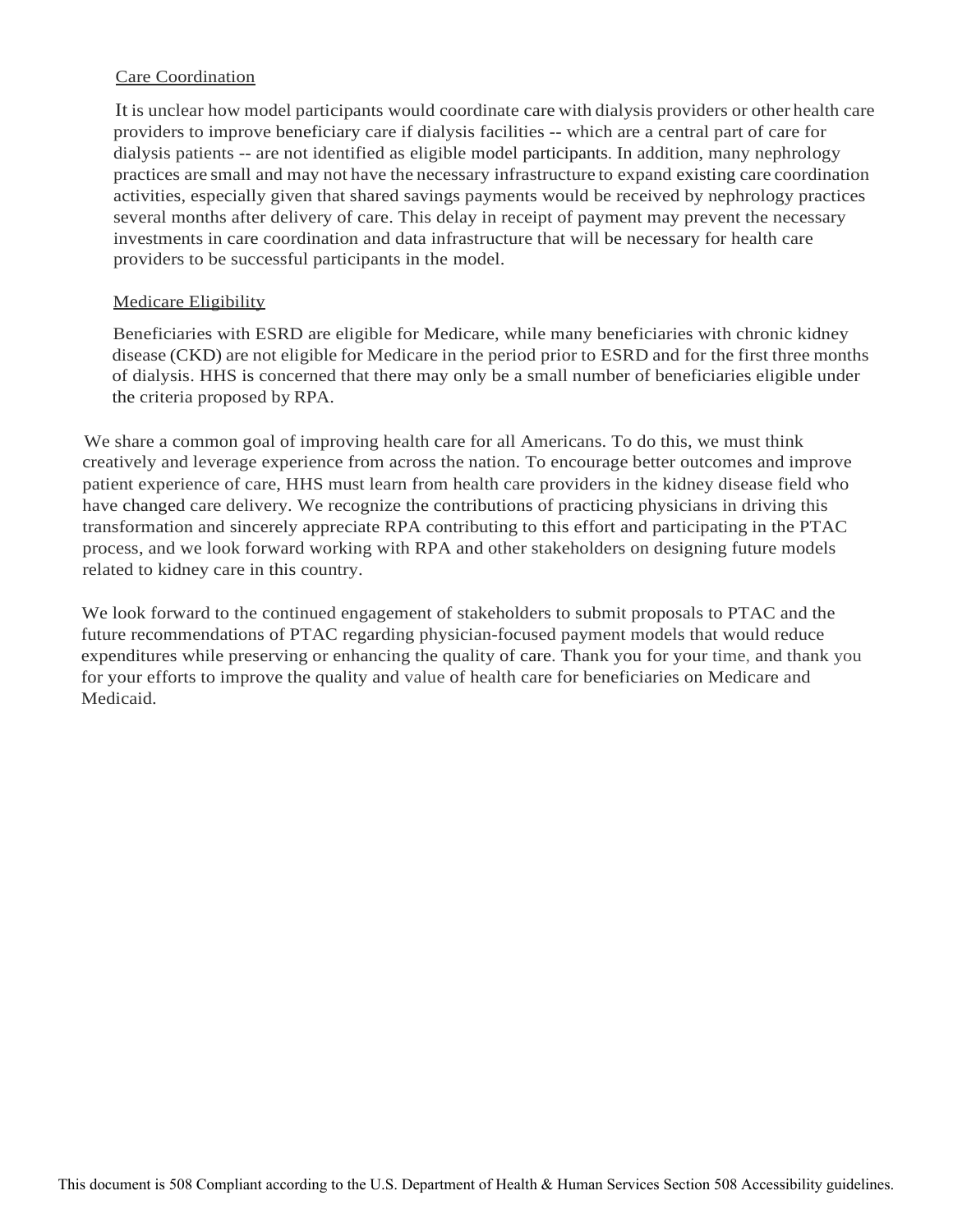# **Mercy Accountable Care Organization (Mercy ACO)**

I express my gratitude to Mercy Accountable Care Organization (Mercy ACO) for its submission of the *Annual Wellness Visit at Rural Health Clinics* proposal to the Physician-Focused Payment Model Technical Advisory Committee (PTAC). This proposal and PTAC's thoughtful review have added to the Department of Health and Human Services' (HHS) consideration of strategies to improve preventative care for Medicare beneficiaries in underserved rural areas.

While we understand the request to modify certain Medicare billing rules for an Annual Wellness Visit (AWV) by rural health clinics (RHCs), HHS agrees with PTAC that this proposal does not constitute a physician-focused payment model (PFPM). Specifically, the proposal allows registered nurses and other licensed non-practitioner staff to provide an AWV, and permits RHCs to bill for an AWV in conjunction with a visit for other medical services during the same day. We agree with PTAC's recommendation that these modifications could be achieved through changes in current Medicare payment methods by existing regulatory processes. Moreover, since PTAC's charge is to review proposed PFPMs and provide comments and recommendations regarding whether those proposals meet certain criteria pertaining specifically to PFPMs, we agree this proposal should be considered not applicable.

We all share a common goal of improving health care for all Americans. To do this, we must think creatively and leverage experience from across the nation, including from health care providers on the front lines who are changing care delivery to encourage better outcomes and patient experience of care. We recognize and value the contributions of practicing physicians in driving this transformation.